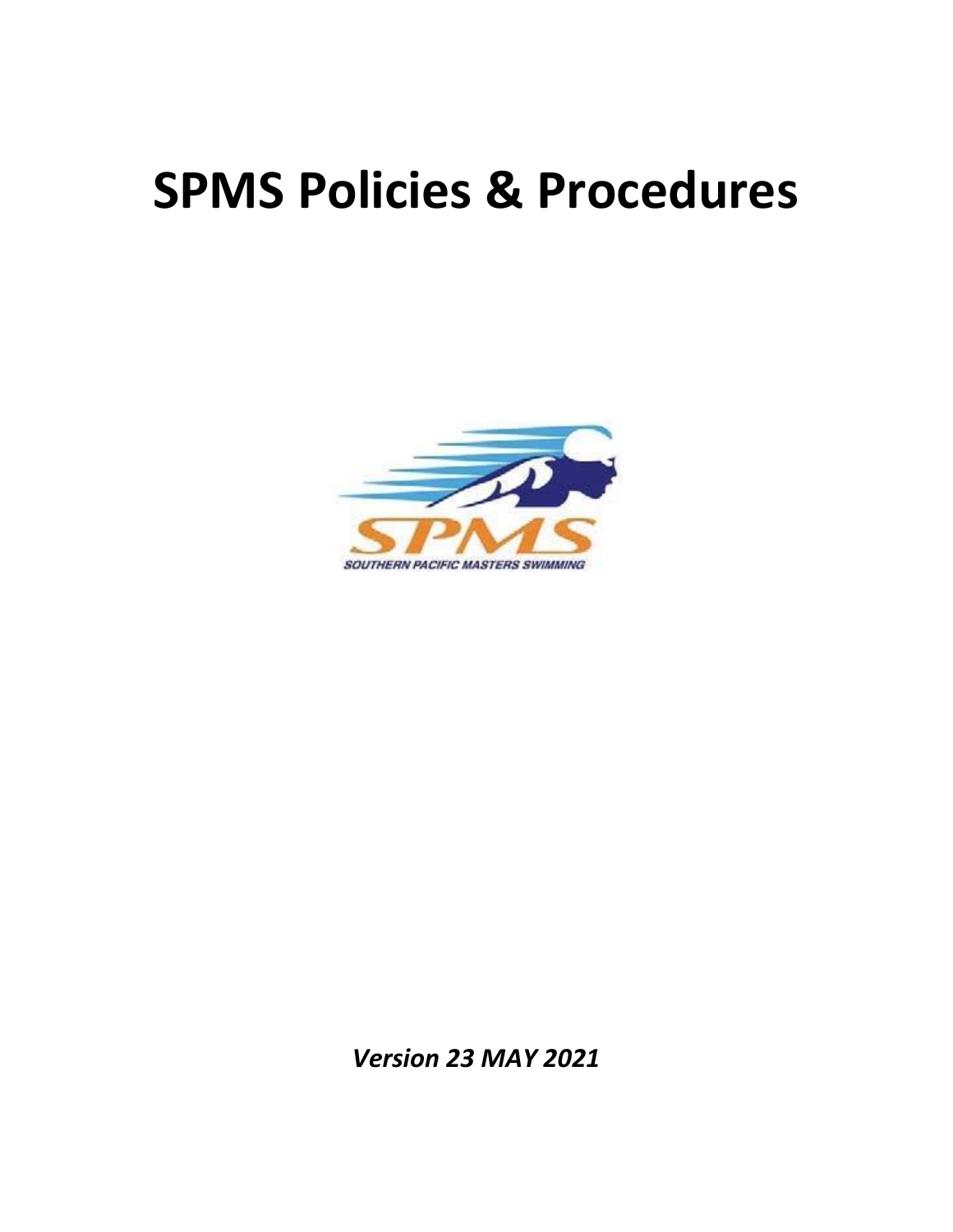# **Table of Contents**

| I. GENERAL INFORMATION <b>And Construction Construction Construction Construction</b> |                                           | 4                       |
|---------------------------------------------------------------------------------------|-------------------------------------------|-------------------------|
|                                                                                       |                                           |                         |
| В.                                                                                    |                                           |                         |
| <b>C.</b>                                                                             |                                           |                         |
|                                                                                       |                                           |                         |
|                                                                                       |                                           | 5                       |
|                                                                                       | <b>II. SPMSC EXECUTIVE COMMITTEE</b>      | 6                       |
|                                                                                       |                                           |                         |
|                                                                                       |                                           |                         |
|                                                                                       |                                           | 6                       |
|                                                                                       |                                           | $\overline{\mathbf{z}}$ |
|                                                                                       |                                           | $\overline{7}$          |
|                                                                                       | <b>III. SPMS STANDING COMMITTEES</b>      | $\mathbf{8}$            |
|                                                                                       |                                           |                         |
| <b>B.</b>                                                                             |                                           |                         |
| C.                                                                                    |                                           |                         |
|                                                                                       |                                           |                         |
| E.                                                                                    |                                           |                         |
| F.                                                                                    |                                           | 9                       |
| G.                                                                                    |                                           |                         |
|                                                                                       |                                           |                         |
|                                                                                       |                                           |                         |
|                                                                                       |                                           |                         |
|                                                                                       |                                           |                         |
|                                                                                       | <b>L.</b> SPORTS MEDICINE COMMITTEE 10 10 |                         |
|                                                                                       | IV. SPMS ASSIGNMENTS                      | 10                      |
|                                                                                       |                                           | 10                      |
| <b>B.</b>                                                                             |                                           | 10                      |
|                                                                                       | <b>V. SPMS CONTRACTORS</b>                | 10                      |
| А.                                                                                    |                                           | 11                      |
| В.                                                                                    |                                           | 11                      |
|                                                                                       | <b>C.</b> NEWSLETTER EDITOR               | 12                      |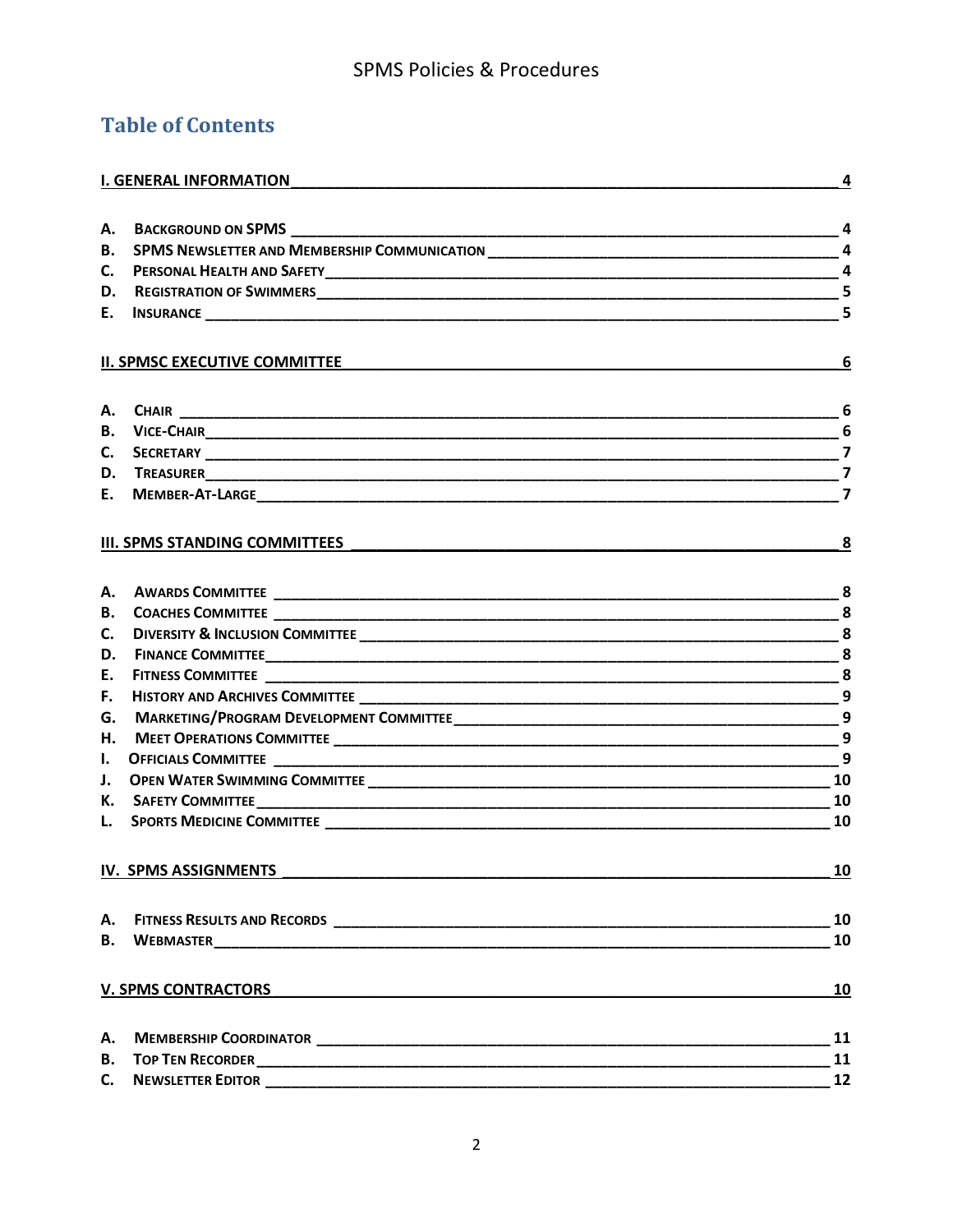# **SPMS Policies & Procedures**

 $12$ 

#### V. SPMS POLICIES

| А.                  |                          | - 12 |
|---------------------|--------------------------|------|
|                     |                          |      |
| C.                  |                          |      |
|                     |                          |      |
| E.                  |                          |      |
| F.                  |                          |      |
|                     |                          |      |
|                     |                          |      |
|                     | <b>VI. SWIM MEETS</b>    | 18   |
| <b>VII. RECORDS</b> |                          | 18   |
|                     | <b>VIII. SPMS AWARDS</b> | 18   |
|                     |                          | 18   |
|                     |                          |      |
|                     |                          |      |
|                     |                          |      |
| E.                  |                          |      |
| F.                  |                          |      |
|                     |                          |      |
|                     |                          |      |
|                     | <b>IX. CALENDAR</b>      | 22   |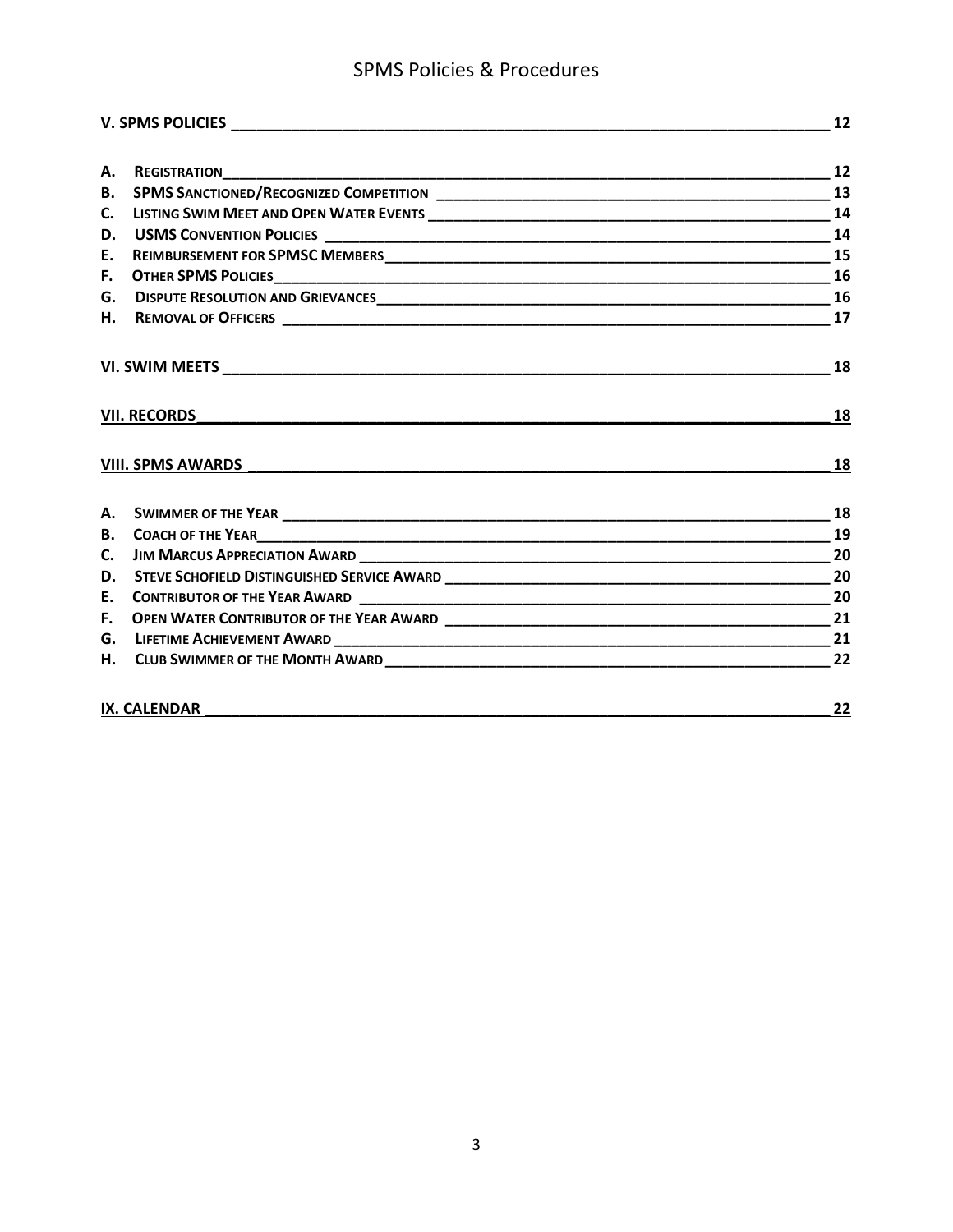# <span id="page-3-0"></span>I. GENERAL INFORMATION

# <span id="page-3-1"></span>A. Background on SPMS

- 1. United States Masters Swimming (USMS), a Florida not-for-profit corporation, is a national organization that provides organized workouts, competitions, clinics and workshops for adults aged 18 and older.
- 2. Southern Pacific Masters Swimming (SPMS) is a subsidiary of USMS and is a Local Masters Swimming Committee (LMSC) governed by USMS. SPMS is part of the Southwest Zone composed of the Arizona, New Mexico, San Diego-Imperial, and Southern Pacific Local Master Swimming Committees (LMSCs)
- 3. SPMS covers the geographical area of Southern California and parts of Nevada, as defined by USMS and includes the California counties of San Luis Obispo, Kern, Ventura, Los Angeles, San Bernardino, Orange, Riverside, and Santa Barbara; and the Nevada counties of Clark, Esmeralda, Lincoln, and Nye.
- 4. SPMS administers its swimming program for adults through the SPMS Committee (SPMSC), which consists of one representative from each Member Club, the chairs of the SPMS standing committees, and any member who has attended more than half (50%+1) of all SPMS meetings in the previous 12‐month period; this applies even If there are an even number of meetings held each year. These representatives elect a Chair, Vice-Chair, Secretary, Treasurer, and Member-at-Large, which form the Executive Committee of the SPMSC. The SPMS Chair appoints a Chair for each standing committee (and ad hoc committees as deemed necessary) to assist in administering the SPMS program. (The names of the committees, and a description of their functions, are presented in this document.)
- 5. The SPMSC meets monthly and operates in accordance with policies and procedures given in the USMS Code of Regulations and Rules of Competition (USMS Rule Book) and SPMS Policies and Procedures.

# <span id="page-3-2"></span>B. SPMS Newsletter and Membership Communication

- 1. The SPMS Newsletter is designated as the official SPMS publication and is published bimonthly and posted to the SPMS website. It contains information of interest to SPMS swimmers, including the upcoming schedule of events and meet information.
- 2. The Membership Coordinator shall be responsible for regular communication between the SPMSC, SPMS members, and USMS.
- 3. The Membership Coordinator shall be responsible for sending and moderating email communications between the SPMSC Executive Committee, SPMS Committees, and SPMS Club Representatives.

# <span id="page-3-3"></span>C. Personal Health and Safety

1. Individuals who plan to participate in the Masters swimming program should have a medical examination, and current participants should have regular medical examinations. Masters swimming is a strenuous athletic activity and each participant is advised to consult his/her personal physician before undertaking the program.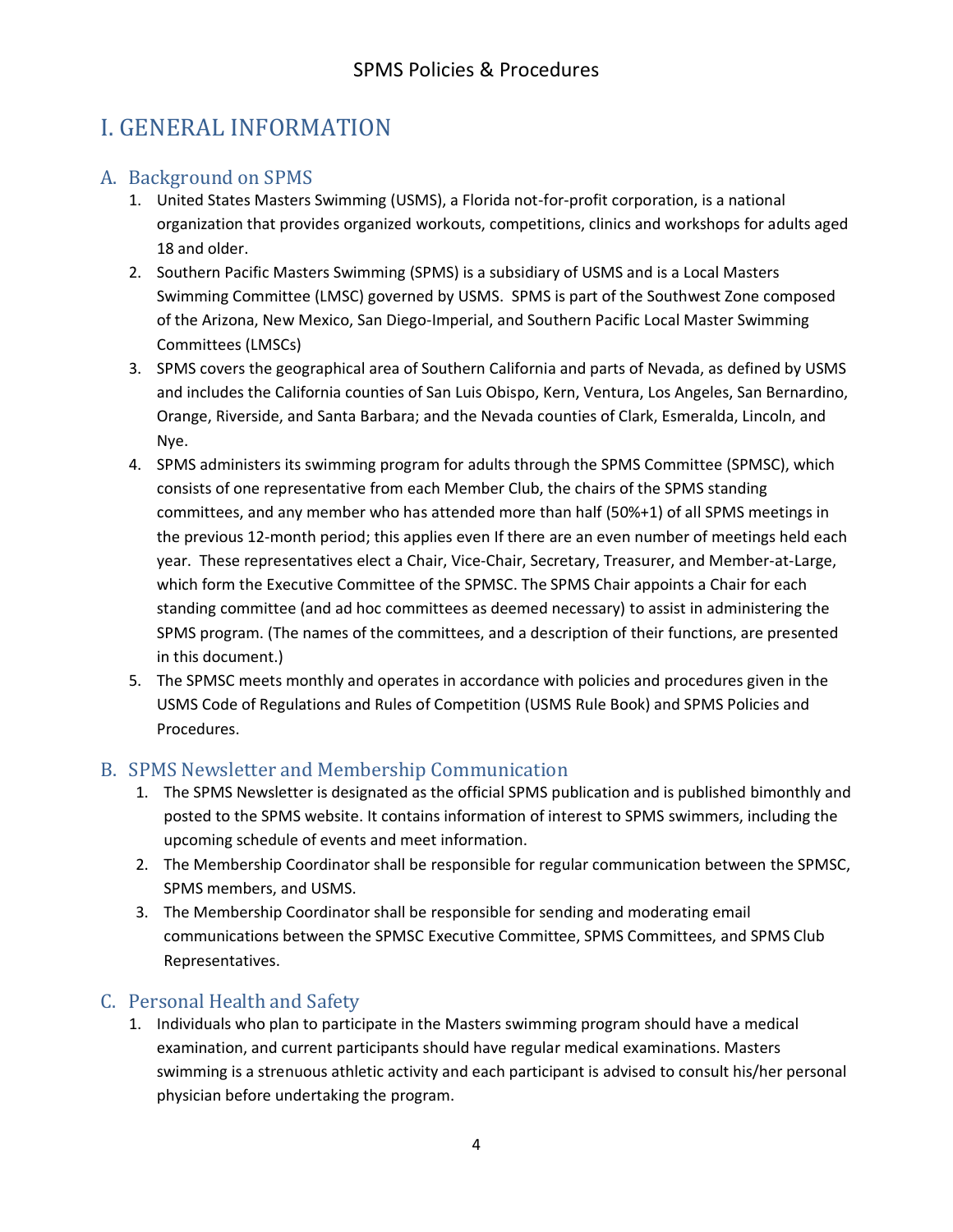- 2. The health and safety of every participant in SPMS is essential. Therefore, the following Health and Safety Guidelines are recommended to facilitate response in the event of emergencies during workout sessions and swimming meets.
	- a. Workout supervision personnel must adhere to all applicable state and local safety regulations and certification requirements.
	- b. All swimmers are encouraged to obtain CPR and first aid certifications, which can be readily arranged through community programs, fire departments, the Red Cross, or the American Heart Association.
	- c. Facility emergency action plans should be developed and should include, but are not limited to:
		- i. outlining the responsibilities of the coaches, swimmers, lifeguards and/or staff in the event of an emergency.
		- ii. the location and operation of first aid and emergency equipment and telephone (including appropriate emergency numbers);
		- iii. the chain of command for the facility;
		- iv. appropriate records and reports to be completed in the event of an emergency;
		- v. a method for crowd control during an emergency;
		- vi. practicing the execution of the emergency action plan by all coaches and swimmers.
		- vii. Criteria are established for emergency procedures at sanctioned swim meets and events.

# <span id="page-4-0"></span>D. Registration of Swimmers

- 1. Each swimmer or club competing in SPMS-sanctioned events shall be registered with USMS or be a member of their country's Masters swimming organization. In addition, each swimmer and/or club shall agree to abide by the national rules set forth in the United States Masters Swimming Code of Regulations and Rules of Competition, and by the policies and procedures set forth in the SPMS Guide to Operations.
- 2. SPMS swimmers who wish to represent a club when participating in SPMS-sanctioned events may only do so if their club is registered with SPMS.

### <span id="page-4-1"></span>E. Insurance

[This section is covered in the USMS Rule Book but is included in this document for easy reference.]

- 1. USMS-registered members are covered by personal accident insurance while participating in events sanctioned by USMS.
- 2. USMS-registered members are covered by personal accident insurance while participating in scheduled workout sessions under the direct supervision of a registered member of USMS only if all swimmers in the workout are current USMS-registered members.
- 3. USMS-registered members are also covered by personal accident insurance while participating in scheduled workout sessions under the direct supervision of a certified USA Swimming (USA-S) coach.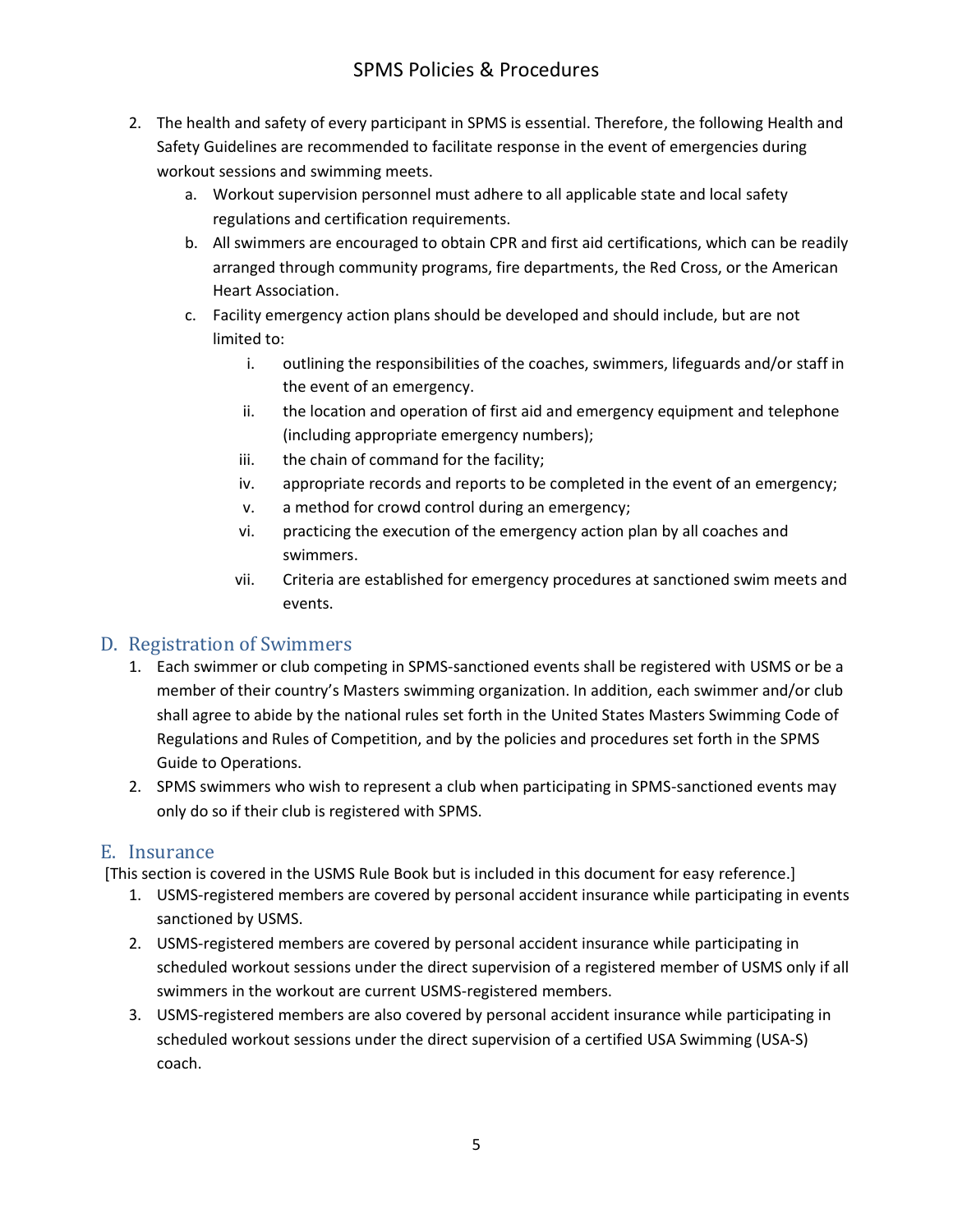- 4. Clubs and organizers are also covered by general liability insurance for sanctioned events. The USMS insurance programs are funded by a portion of the national registration fee. The USMS website gives a summary of current insurance, names of insurance brokers, a copy of the certificate of insurance, and claims forms.
- 5. NOTE: It is each club's responsibility to request additional insured status for its training or host competition facility.

# <span id="page-5-0"></span>II. SPMSC EXECUTIVE COMMITTEE

Each of the members of the SPMS Executive Committee may conduct essential or emergency business of the SPMSC within the scope of his or her duties between regular meetings of the SPMSC provided that the action taken is reported at the next regular meeting of the SPMSC.

Any SPMSC Executive Committee member who has, or appears to have, a conflict of interest that impairs or appears to impair his or her ability to exercise independent and unbiased judgment in the good faith discharge of his or her duties, shall disclose such conflicts prior to meaningful discussion and recuse him- or herself from voting on that particular action.

# <span id="page-5-1"></span>A. Chair

- 1. The Chair shall:
	- hold meetings every month via conference call. The SPMSC will hold at least one in-person meeting annually.
	- call special meetings when necessary.
	- prepare the agenda for each meeting of the SPMSC.
	- may appoint and dismiss chairs of standing committees.
	- may appoint dismiss ad-hoc committees as necessary.
	- receive and organize the review of any grievances.
	- be responsible for all official SPMS correspondence.

The Chair cannot be the same person as the Vice Chair.

### <span id="page-5-2"></span>B. Vice-Chair

- 1. The Vice-Chair shall:
	- serve as Chair of the SPMS Meet Operations Committee and shall carry out the duties of the LMSC Sanctions Chair, as defined by USMS.
	- oversee the scheduling of all swim meets.
	- sanction swim meets and open water events.
	- create a Sanctioning Sub-Committee if necessary.
	- approve reimbursement requests that relate to meet operations.
	- preside at meetings as Chair in the absence of the Chair.

The Vice Chair cannot be the same person as the Chair.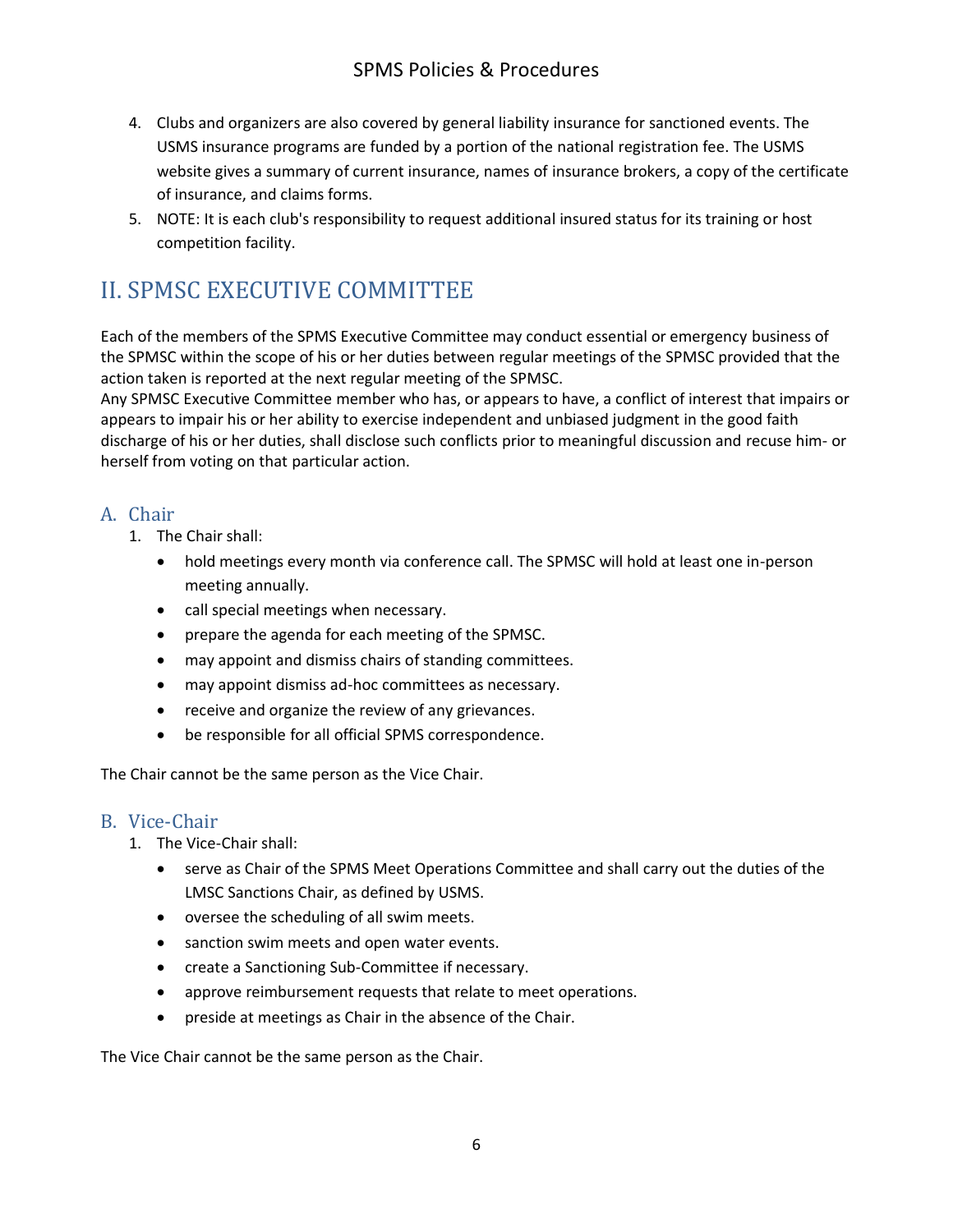# <span id="page-6-0"></span>C. Secretary

- 1. The Secretary shall:
	- accurately record and keep records of the business meetings of SPMS.
	- ensure minutes of the monthly committee meetings are posted to the SPMS website.
	- send minutes of the annual meeting to USMS no later than April 30<sup>th</sup> of the following year.
	- ensure responsibility for the processing, mailing, or e-mailing of agendas, meeting announcements, and similar administrative support to the members of the SPMSC.
	- assist with observance of Roberts Rules of Order during SPMSC meeting.
	- Keep accurate records of meeting attendance for reimbursement; voting privileges, and USMS Convention delegate reimbursement.
	- maintain and update the SPMS Operations Manual, Policies and Procedures and Bylaws.

### <span id="page-6-1"></span>D. Treasurer

- 1. The Treasurer shall:
	- have custody of and be accountable for all funds of SPMS and shall disburse funds from the appropriate account upon approval or direction by the SPMSC.
	- pay all proper and approved bills and debts of SPMS.
	- prepare a monthly financial summary including all income and expenditure transactions of the preceding month, and a summary of all the account activity including savings and investment accounts.
	- keep accurate records of all receipts and expenses.
	- present the financial records for inspection at the annual meeting.
	- send a copy of the annual financial statement to USMS.
	- accurately prepare and file all financial forms as required by law.
	- work with an accountant/CPA in the preparation of tax forms and audits for the fiscal year.
	- review expense reimbursement requests and pay accordingly. Requests for reimbursement must include copies of receipts whenever possible and must be approved by either the Chair or the Vice-Chair.
	- prepare a budget for the upcoming fiscal year with the assistance of the Finance Committee and present the proposed budget at the annual meeting.
	- sign the USMS Confidentiality Agreement prior to obtaining membership information from the Membership Coordinator.

The Treasurer cannot be the same person as the Membership Coordinator.

# <span id="page-6-2"></span>E. Member-At-Large

- 1. The Member-At-Large shall:
	- chair the Awards Committee and invite members to join the committee when appropriate.
	- attempt to attend as many SPMS swim meets as possible to give members the opportunity to make suggestions or voice concerns about the organization.
	- coordinate the Annual SPMS Meeting.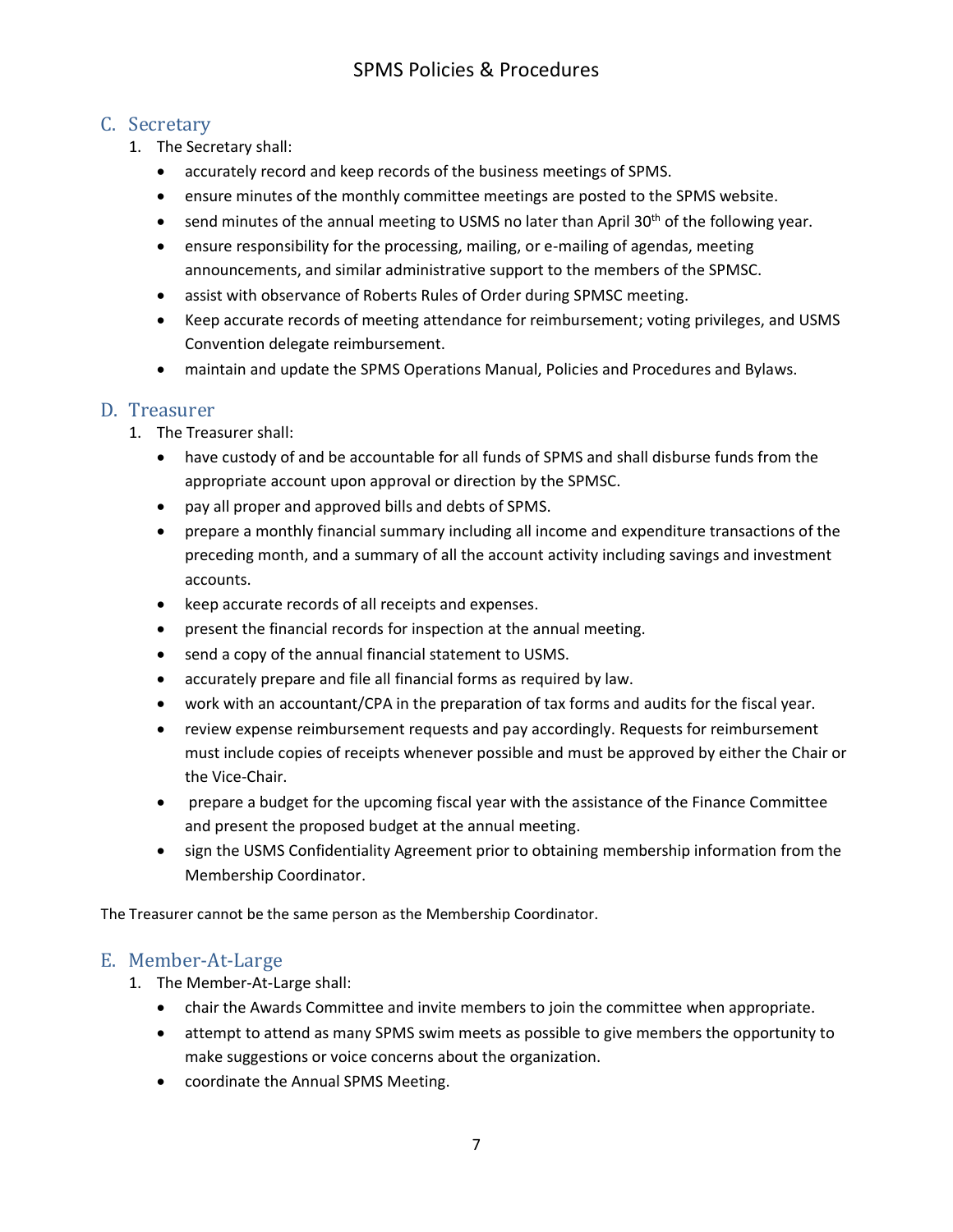# <span id="page-7-0"></span>III. SPMS STANDING COMMITTEES

The following is a list of standing committees including specific responsibilities of each committee. The SPMS website includes a current list of committee chairs.

### <span id="page-7-1"></span>A. Awards Committee

The Awards Committee shall be Chaired by the SPMS Member-At-Large. The Awards Committee responsibilities are:

- acceptance of nominations and the selection of award recipients in acknowledgment of SPMS achievements and contributions except for the SPMS Coach of the Year award which is selected by the Coaches Committee.
- appoint members to the Awards Committee on an ad hoc basis.

### <span id="page-7-2"></span>B. Coaches Committee

- acts as liaison and coordinates with coaches of SPMS for educational and communication purposes.
- shall keep a roster of USMS Certified SPMS coaches.
- shall be the Chair of the SPMS Coach of the Year selection committee, unless a conflict of interest occurs.
- shall act as liaison to the USMS Coaches Committee.

### <span id="page-7-3"></span>C. Diversity & Inclusion Committee

- shall help create a culture of inclusion and opportunity in SPMS for people of diverse backgrounds.
- shall develop resources and engage coaches and other volunteers.

### <span id="page-7-4"></span>D. Finance Committee

- shall be chaired by the Treasurer.
- shall propose policies pertaining to the financial affairs of SPMS for approval by the SPMSC.
- will review and make recommendations to the SPMSC for the awarding of grants (Donation Grant Program).
- annually review budget requests for the next fiscal year.
- assists in the preparation of the USMS annual budget for the next fiscal year and submit to the SPMSC for approval.

### <span id="page-7-5"></span>E. Fitness Committee

- shall coordinate with local health, safety, and fitness professionals to put on events, such as dryland and pool clinics, for overall member wellness.
- shall communicate with pools, teams, or other groups to promote participation in USMS Fitness events such as "Go the Distance" and the "USMS Fitness Series".
- writes or solicits articles related to fitness, nutrition, and training for the benefit of LMSC members.
- promotes events, activities, and educational initiatives that relate to health and wellness through swimming.
- seeks input on clinics and events of interest to members; ask for post-event feedback.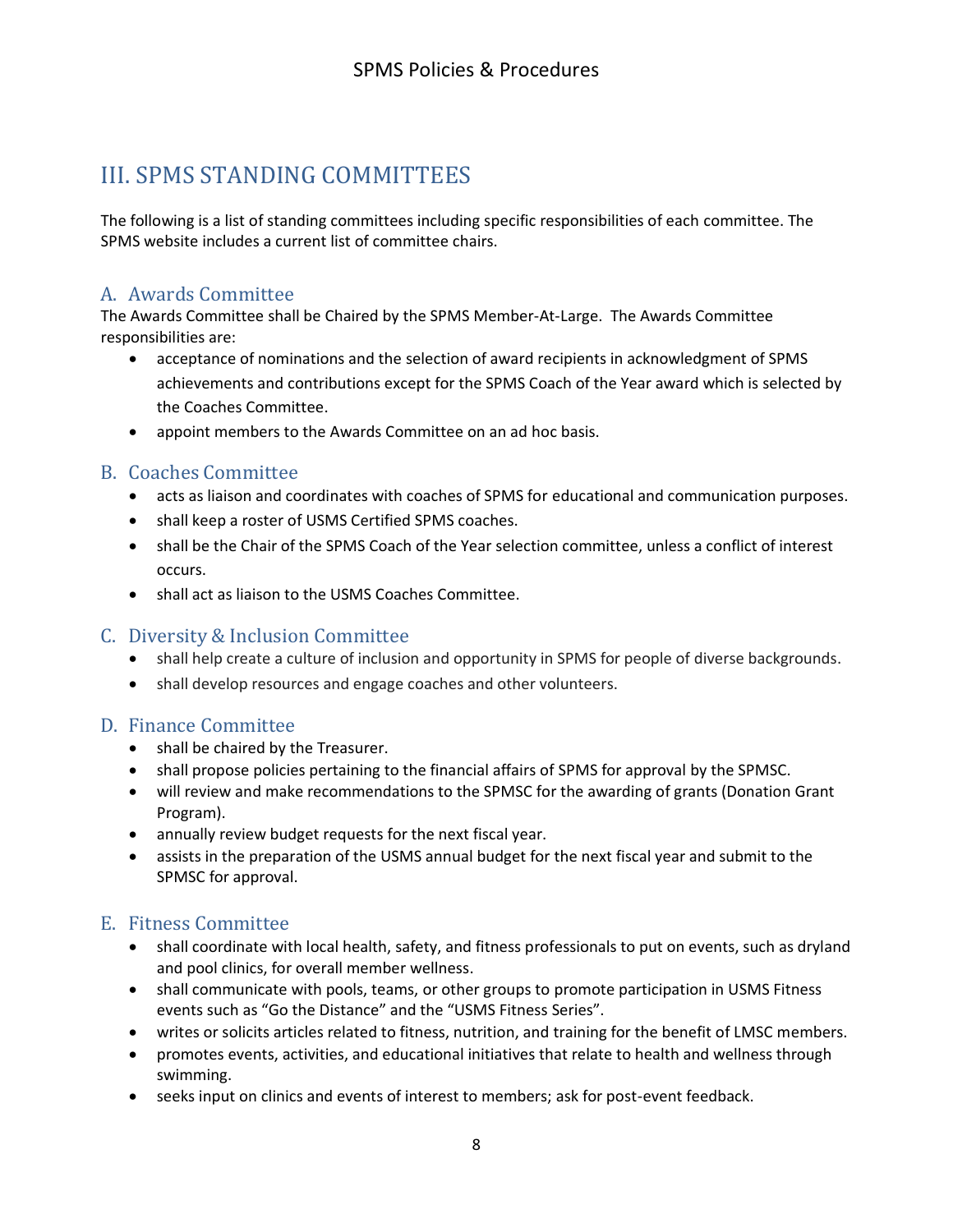- publicizes post-event results or reports through the LMSC website, blog, Facebook page, or newsletter.
- recruits and organizes other volunteers to support and attend clinics.
- recognizes volunteers that promote fitness activities.
- shares resources and information distributed by USMS Fitness Committee with LMSC membership.
- shall act as a liaison to the USMS Fitness Committee.

### <span id="page-8-0"></span>F. History and Archives Committee

- shall record, collect, and preserve documents, stories, and other history and memorabilia of SPMS and SPMS swimmers for posterity.
- shall act as liaison to the USMS History and Archives Committee.

#### <span id="page-8-1"></span>G. Marketing/Program Development Committee

- is responsible for promoting Masters swimming to further the objectives of SPMS.
- shall outline a strategy for marketing.
- shall create a budget for materials needed for marketing tactics.
- shall itemize the merchandise or materials needed to work on boosting membership and the method (online/social media, at recognized swim meets [i.e., Senior Games], triathlons/multi-sport events, word of mouth, magazine or media advertising, etc.).

### <span id="page-8-2"></span>H. Meet Operations Committee

The SPMS Vice-Chair shall be Chair of the Meet Operations Committee. The Meet Operations Committee responsibilities are:

- assign sanctions to swim meets and open water events and assists in the organization and operation of swim meets.
- carry out the duties of the LMSC Sanctions Chair, as defined by USMS, for pool events.
- review, coordinate, and approve applications for pool meet sanctions as well as sanctions for open water events.
- schedule all swim meets.
- ensure all safety and emergency plans are in place.

### <span id="page-8-3"></span>I. Officials Committee

- promotes and coordinates officials' clinics.
- encourages certification of Masters swimmers and others as officials for pool and open water events.
- coordinates with USA/SCS and SPMS to provide names of officials for SPMS meets.
- disseminates information concerning officials' clinics to past officials that have participated in SPMS and USMS meets and any other interested parties. Announcement are made by the newsletter, website, and email.
- collects referee reports from swim meets and open water events to review for issues (such as timing problems or anything that causes delays) to help improve future meets and events.
- acts as liaison to the USMS Officials Committee.
- coordinates the selection of a meet referee upon the request of a meet director.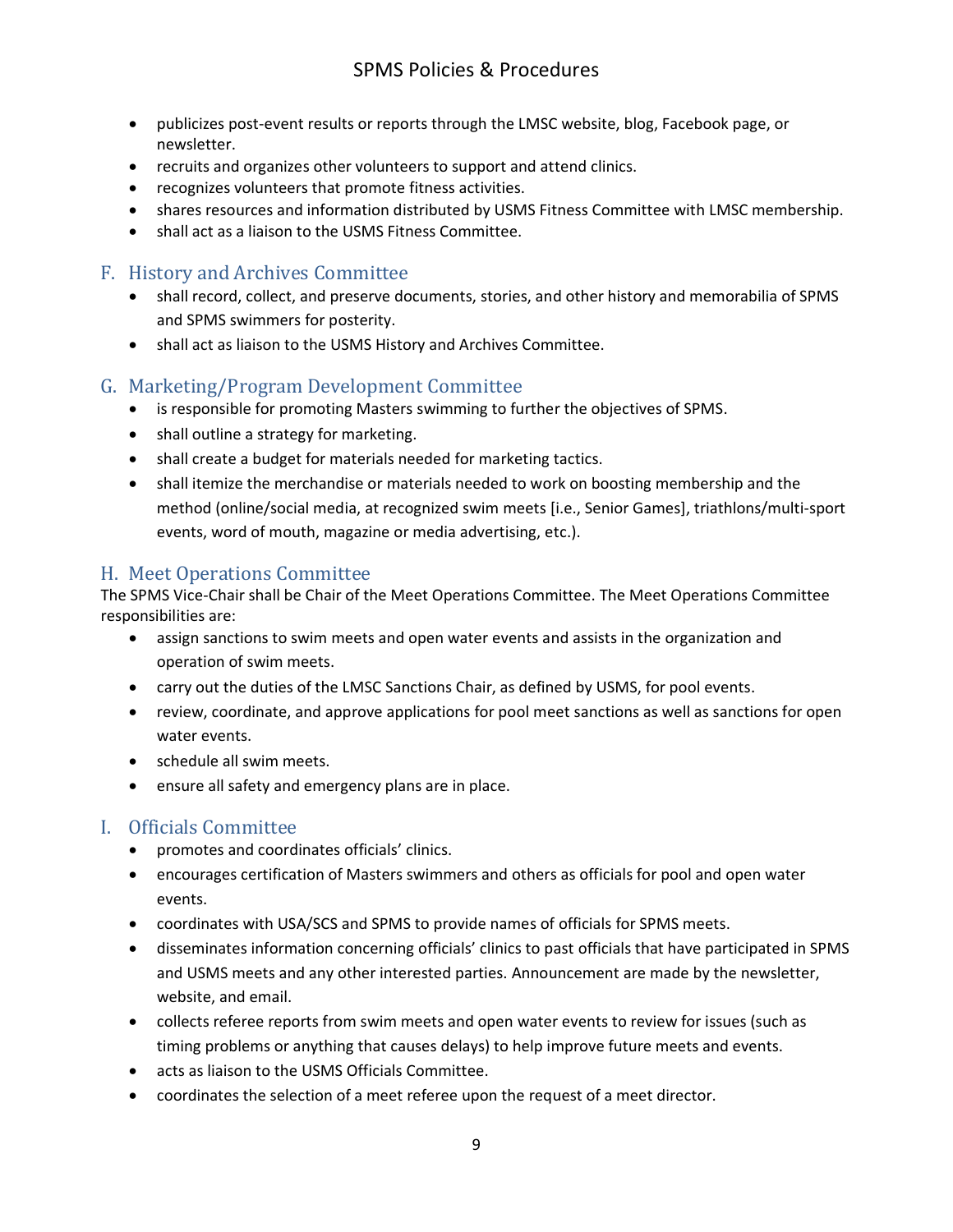# <span id="page-9-0"></span>J. Open Water Swimming Committee

- reviews and approve applications for open water swim events.
- promotes and publicize all sanctioned open water swims.
- shall work in coordination with event directors to ensure the safety and success of SPMSsanctioned open water events.
- shall seek to improve the safety of open water swim events.
- shall accept one-event registrations for clinics and open water races with the ultimate decision to be at the discretion of the event directors. The one-event registration fee shall be determined by USMS.
- The Open Water Committee may, at its discretion, revoke an open water event if the conditions become unsafe or if the sponsoring organization is unable to fulfill its obligation.
- The Chair of the SPMS Open Water Committee shall act as liaison to the USMS Open Water Committee.

#### <span id="page-9-1"></span>K. Safety Committee

- shall be responsible for the content of meet safety signs.
- shall disseminate current health and safety information to clubs and individual members.

#### <span id="page-9-2"></span>L. Sports Medicine Committee

- promotes and disseminates information on all aspects of Sports Medicine to SPMS members.
- shall act as liaison to the USMS Sports Medicine Committee.
- shall submit articles to the SPMS Newsletter on a periodic basis.

# <span id="page-9-3"></span>IV. SPMS ASSIGNMENTS

### <span id="page-9-4"></span>A. Fitness Results and Records

#### <span id="page-9-5"></span>B. Webmaster

- maintains and updates the website for SPMS.
- responsible for uploading all pertinent meet forms, meet results, open water results, and the bimonthly SPMS newsletter, as well as agendas, reports, and minutes relating to SPMS meetings.
- responsible for updates to the website.

# <span id="page-9-6"></span>V. SPMS CONTRACTORS

- 1. Contractor services shall be for a period of two (2) years, commencing on October 1st of even numbered years.
- 2. All Contractor services shall be awarded following a formal bid procedure: The specifications for each Contractor position shall be published by SPMS no earlier than ninety (90) days and no later than sixty (60) days prior to the expiration of the current contracts. Bid contracts shall be published on the SPMS website, in the next scheduled issue of the SPMS newsletter, and in an email notification to the membership.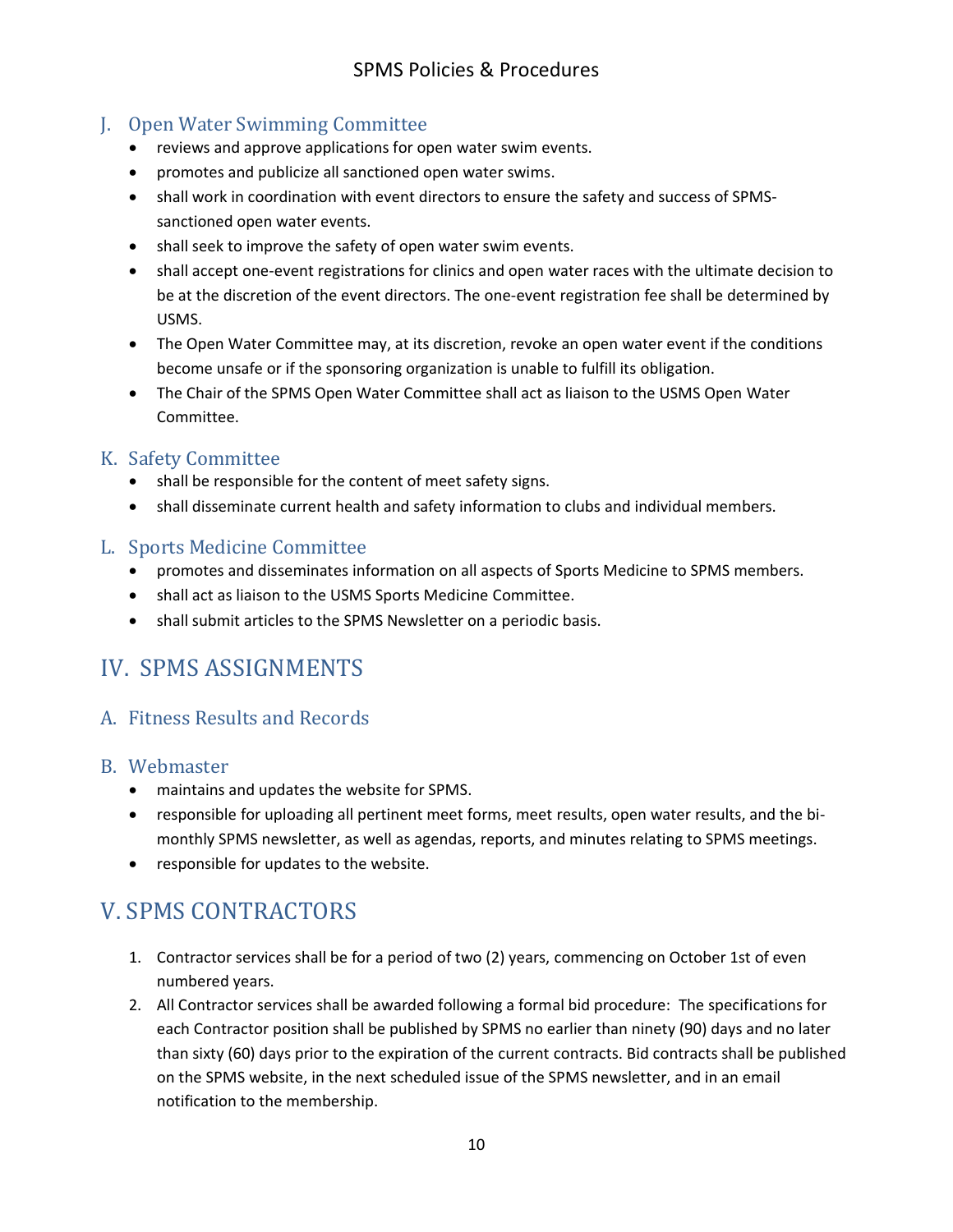- 3. In the event that a Contractor position becomes vacant during the first year of the contract period, the SPMSC shall open the position to bids.
- 4. In the event that a Contractor position becomes vacant during the second year of the contract period, the SPMSC shall appoint a replacement to fulfill the remaining term of the contract with the same terms and conditions.
- 5. A Contractor may, but is not required to, bid on and be confirmed for one or more of the positions listed below.
- 6. Certain contracts may be entered into and services provided by the Contractor to SPMS without compensation, as shall be mutually agreed to in writing between the Contractor and SPMS.
- 7. Contractor services to SPMS shall be provided as independent contractors. The Contractor shall be responsible for keeping all records and collections, and paying all social security, income, and like taxes.
- 8. The Contractor may sub-contract to any party; however, the primary Contractor bears the ultimate responsibility of meeting requirements, deadlines, performance, and costs. All sub-contractors must be approved by the SPMSC.
- 9. Either SPMSC or the Contractor may terminate the contract without cause with sixty (60) day notice to the other party.
- 10. Modifications to any contract must be approved and accepted by both the contractor and the SPMSC.
- 11. Contractor positions may be increased of the responsibilities, services, and reporting requirements changed from time to time to meet the needs of SPMS. Any such change shall require an amendment to these Policies & Procedures.
- 12. Data is the property of USMS. It is the policy of SPMS that any use, personal or commercial, by an SPMS Contractor is expressly forbidden unless prior written permission is obtained from SPMS.
- 13. 13.Each contractor shall be paid according to the terms of his or her contract with SPMS.
- 14. The SPMS Contractor positions shall be as follows:

# <span id="page-10-0"></span>A. Membership Coordinator

- 1. The SPMS Membership Coordinator shall be responsible for processing the registration of clubs and individuals within SPMS, account for and deposit funds received into the SPMS bank account and transmit all related documentation to the SPMS Treasurer and SPMS Chair.
- 2. The SPMS Membership Coordinator shall operate the SPMS office, including all related business services for SPMS and its club and individual members.
- 3. The Membership Coordinator cannot be the same person as the Treasurer.

# <span id="page-10-1"></span>B. Top Ten Recorder

- 1. The Top Ten Recorder shall be responsible for compiling and maintaining annual Top Ten lists for all SPMS swimmers competing in USMS or FINA sanctioned and recognized events in Short Course Yards, Long Course Meters, and Short Course Meters competitions.
- 2. The Top Ten Recorder shall maintain a list each year of all known records for each course, for each age group, for each gender, and for both individual and relay events.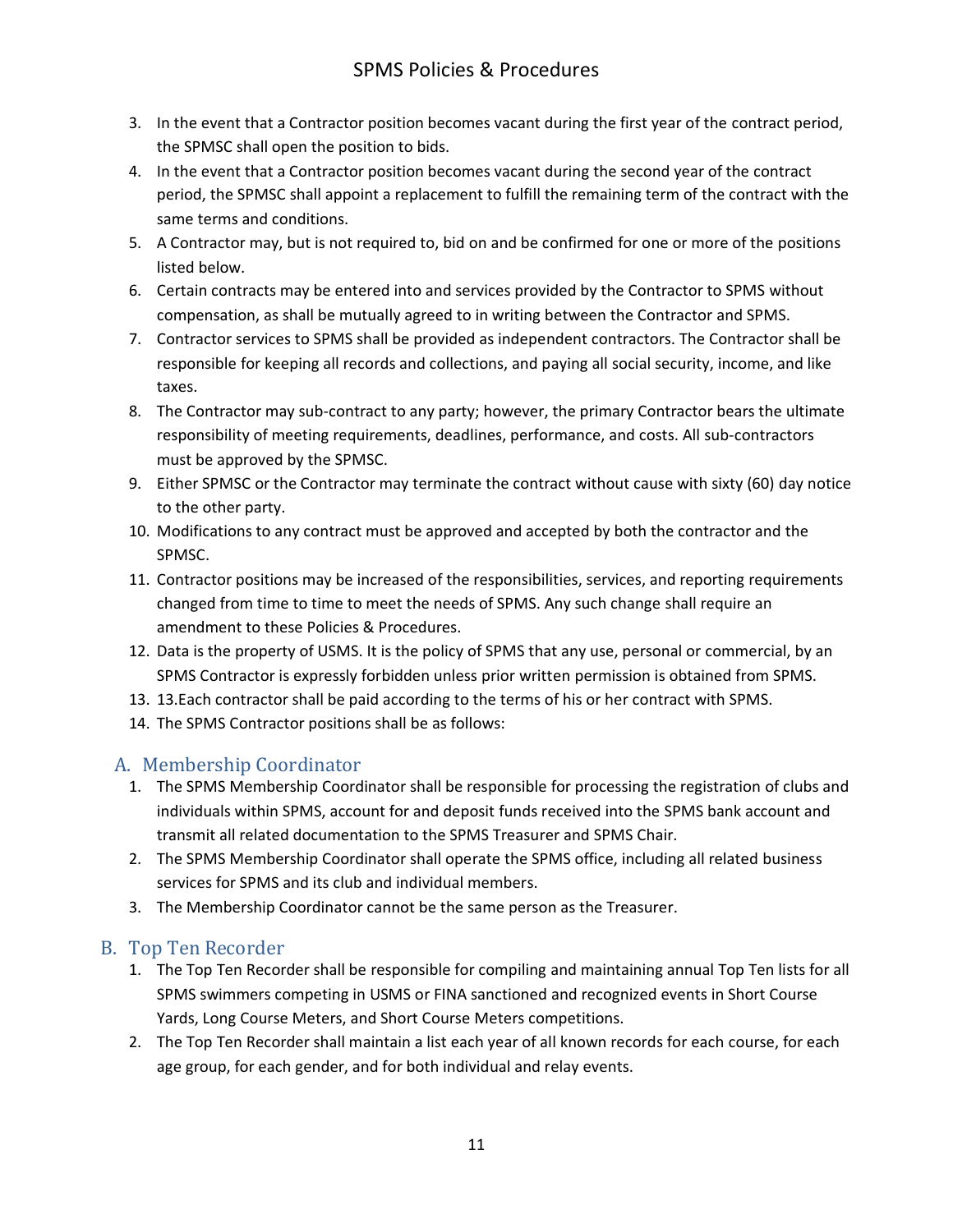- 3. The Top Ten Recorder shall interact with the SPMSC, National Top Ten Recorder, National Membership Coordinator, SPMS Membership Coordinator, various competition directors, and individual swimmers regarding results and registration information, problems, or questions, in a timely and courteous manner.
- 4. The Top Ten Recorder shall submit SPMS Top Ten lists to USMS along with the proper verification within the time limit as prescribed by USMS.

# <span id="page-11-0"></span>C. Newsletter Editor

- 1. The SPMS Newsletter Editor shall be responsible for compiling six issues each year of the SPMS Newsletter.
- 2. The SPMS Newsletter Editor shall gather information and meet forms from meet directors for upcoming meets and open water events to produce meet information files for the SPMS website and for inclusion in the newsletter.
- 3. The SPMS Newsletter Editor shall gather articles and photographs for inclusion in the newsletter, and write articles as needed.

# <span id="page-11-1"></span>V. SPMS POLICIES

# <span id="page-11-2"></span>A. Registration

- 1. Individual swimmers and clubs are required to register with SPMS each year in order for members to be eligible to compete in USMS sanctioned swim meets and open water events.
- 2. USMS sets the club and individual registration fees.
- 3. The Membership Coordinator can provide specifications on individual and team registration, changes in registration, and the appropriate forms. Forms for initial registration and transfer of registration are available on the SPMS website. These forms may be copied.
- 4. Replacement USMS registration cards may be downloaded online at no cost.
- 5. There is no fee for transferring swimmers from one club to another.
- 6. The following is the policy regarding the distribution of the registration database:
	- a. The SPMS swimmer database may be given to the SPMS officers upon request and updated periodically throughout the year. The officer shall have a need to obtain the information and shall sign a Confidentiality Agreement.
	- b. Upon approval of the Executive Committee, the database may be shared with a committee Chair.
	- c. The SPMS Committee believes its members' data to be confidential and not to be shared with other than those listed above and below.
	- d. A subset of the database may be given to meet directors in the Hy-tek RE1 file format approved by USMS.
	- e. Individual addresses and phone numbers (not the entire database) may be given out with the good judgment of the Membership Coordinator or other persons (above) having access to the database on a need-to-know basis.
	- f. The database is not to be sold or given to any persons or groups by the Membership Coordinator, Officers, or anyone else who has received it.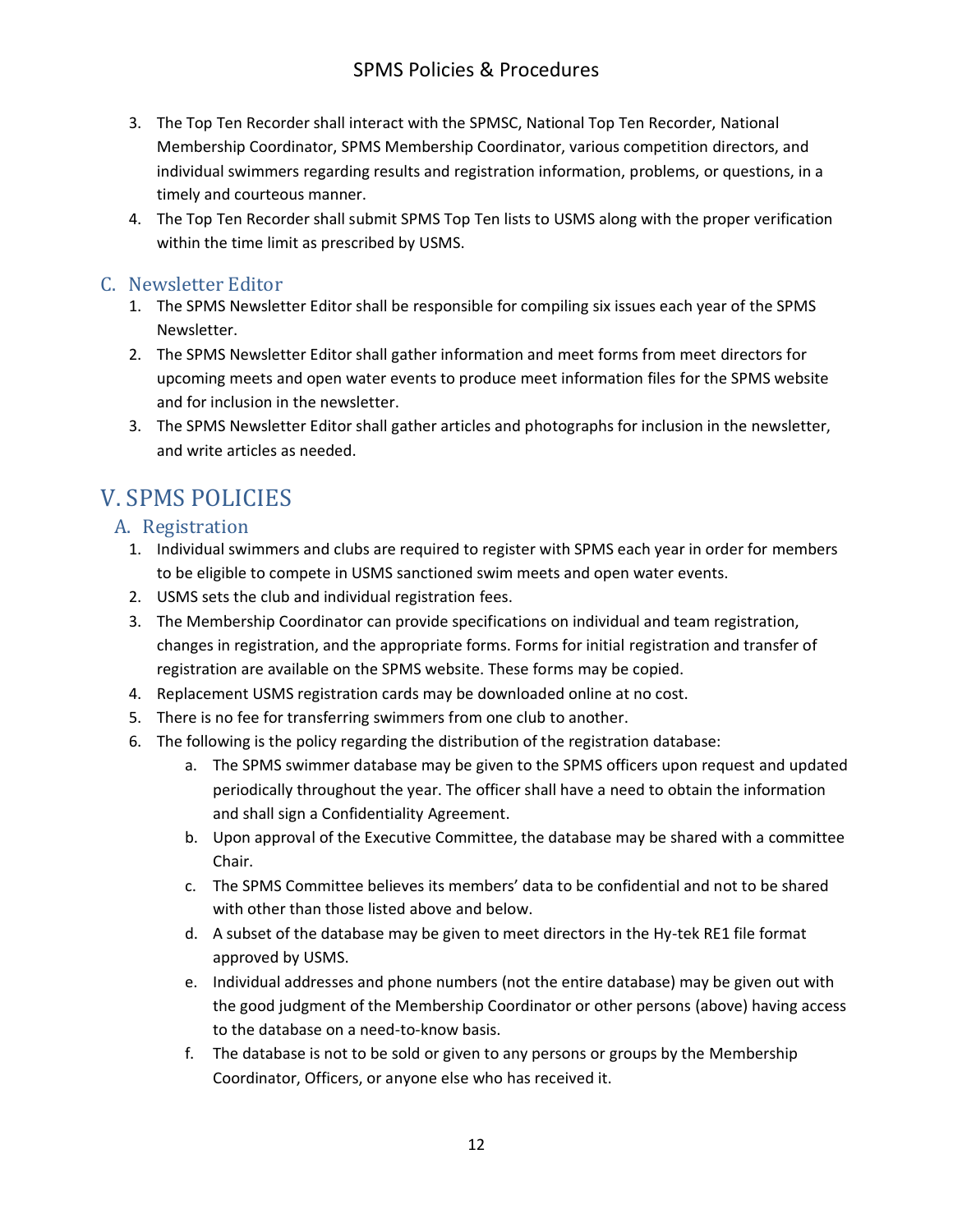- g. A club roster may be given only to the person officially named to receive correspondence, unless requested in writing, by that person, that it be given to another member or officer of the club.
- h. Requests not covered above shall have to be approved by the Executive Committee.

### <span id="page-12-0"></span>B. SPMS Sanctioned/Recognized Competition

- 1. All Masters Swimming competitions within SPMS shall be sanctioned by the SPMSC.
- 2. SPMS approves the scheduling and format of all SPMS-sanctioned pool and open water events. These events are governed by the United States Masters Swimming Code of Regulations and Rules of Competition, and the SPMS Information for Meet Hosts.
- 3. A request to have a swimming competition sanctioned must be made in writing and presented to the SPMS Sanctions Committee at least 30 days before the date of the event.
- 4. Application for sanction or recognition shall be accompanied by a copy of the event entry form and any applicable fee.
- 5. The fee for the issuance of a sanction or recognition shall be established by the SPMSC.
- 6. The SPMSC Sanctions Chair or his/her designee shall approve or deny all requests for sanctions. A record of all sanctions shall be retained in a book or file kept for such purpose.
- 7. The SPMSC has the discretion to deny a sanction to any group. SPMS clubs in good standing have priority in the scheduling of events and granting of sanctions. Sanctions to groups other than SPMS clubs in good standing may be granted using the following priorities and guidelines:
	- a. A not-for-profit swimming organization may be granted a sanction.
	- b. A not-for-profit organization that is not swimming-related may be granted a sanction or recognition. Proof of prior experience or other documentation that shows the ability and willingness to run events under USMS/SPMS rules shall be required.
- 8. All sanctioned events are subject to the following conditions:
	- a. No swimmer's entry will be accepted unless he/she is registered with USMS or with their governing national organization.
	- b. The registration number of each swimmer shall accompany the entry blank, and the swimmer's affiliation shall be displayed on the heat sheet.
	- c. Entry blanks and meet programs shall bear the statement "Sanctioned by SPMS for USMS  $Inc."$ .
- 9. Scheduling of swim meets:
	- a. SPMS will not schedule two pool events or open water events on the same day (with the exception of events hosted in San Luis Obispo County, Northern Santa Barbara County, Kern County, and Nevada as it is unlikely that people choosing an event to attend would have a conflict with events held in these areas and events held in Los Angeles County or Orange County for example).
	- b. The SPMS Short Course Yards Championships shall be held no earlier than two weeks prior to the USMS Short Course Yards National Championships, and preferably in the month of April.
	- c. The SPMS Long Course Championships shall be held no earlier than two weeks prior to the USMS Long Course National Championships, and preferably in the month of July.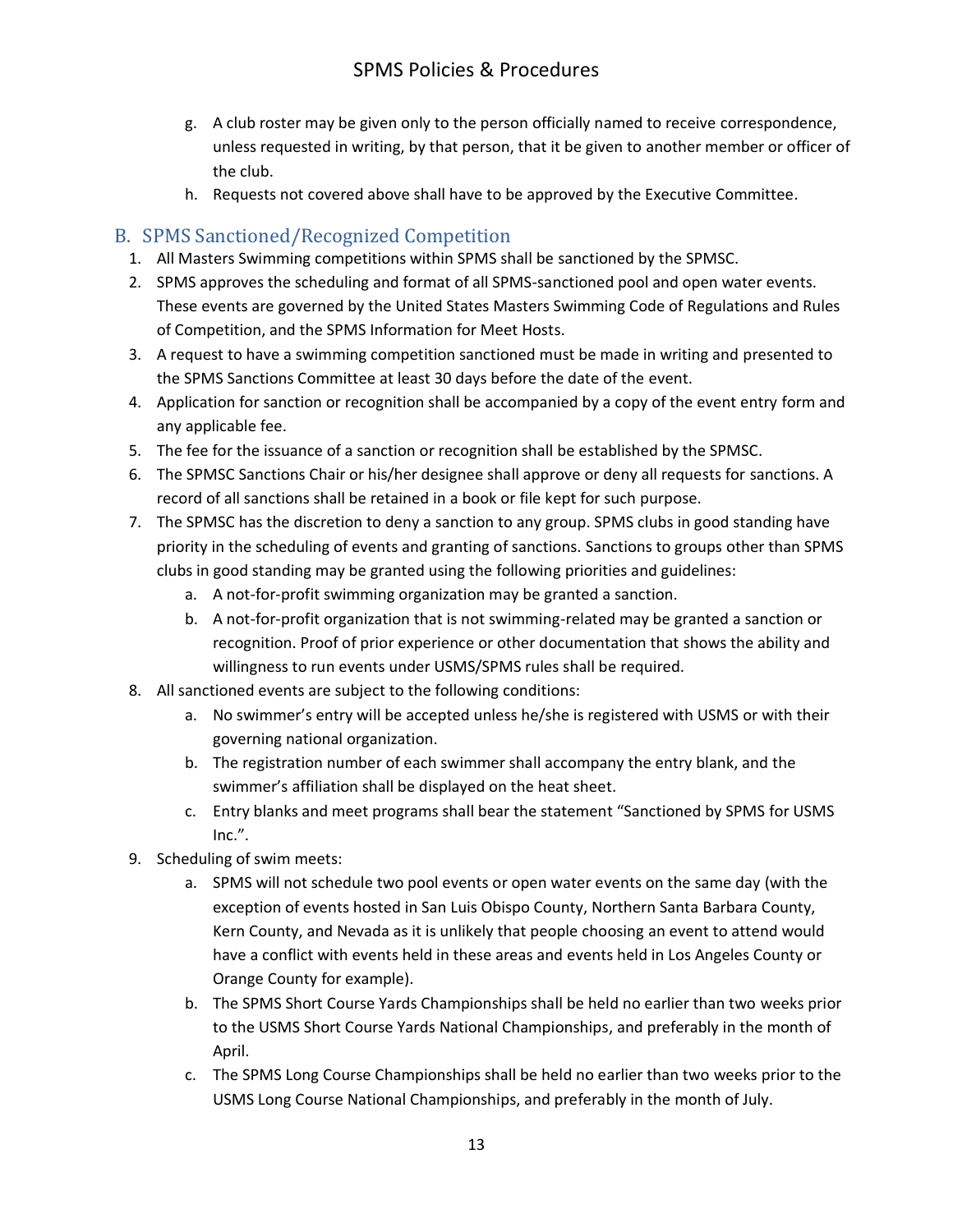d. The SPMS Short Course Meters Championships shall be held in the last part of the calendar year, preferably at the beginning of December.

# <span id="page-13-0"></span>C. Listing Swim Meet and Open Water Events

- 1. SPMS Sanctioned Events
	- a. All SPMS Sanctioned Events will first be posted on the USMS Calendar of events.
	- b. The SPMS Vice Chair will receive the Event notifications from USMS and will approve to list the Events on the SPMS Website.
	- c. These Events will also be promoted in the SPMS Newsletter.
- 2. SPMS Recognized Events
	- a. All SPMS Recognized Events will first be posted on the USMS Calendar of Events.
	- b. The SPMS Vice Chair will receive the Event notifications from USMS and will approve to list the Events on the SPMS Website with a designation that these are Recognized Events.
	- c. These Events will also be promoted in the SPMS Newsletter with a designation that these are Recognized Events.
- 3. Events that are Sanctioned / Recognized by another USMS LMSC
	- a. Events that are Sanctioned / Recognized by another USMS LMSC (i.e., USMS Nationals, USMS Postal Events) that come to the attention of the SPMS LMSC Committee may be listed on the SPMS Website via a link to the event website or to the LMSC Website.

### <span id="page-13-1"></span>D. USMS Convention Policies

- 1. For full representation of SPMS at the USMS Convention, it is desirable that the maximum number of voting representatives attend the convention. This shall include SPMSC members who are already automatic delegates because of their national position(s) as: USMS officers, members of the USMS Board of Directors, chairs of USMS standing committees, Zone Chairs, or those members of national committees with automatic delegate status. All of these delegates are important supporters and representatives of SPMS. The entitled SPMS LMSC delegate allotment shall be filled with SPMS members of USMS committees and other eligible members of the SPMSC.
- 2. Delegate criteria:
	- a. Attendance in over half (50%+1) of the SPMS committee meetings during the year prior to the selection of delegates (May to April)
	- b. Active in SPMS or otherwise providing continuous service to Masters swimming.
	- c. Competitive swimming experience is desirable.
	- d. Able to attend the entire convention.
	- e. Able to represent SPMS interests at the convention. Personal, Club, or other interests shall not conflict with SPMS matters.
	- f. Leadership experience at club, SPMS, and/or national levels is desirable.
- 3. Nominations
	- a. Nomination of general delegates shall be made at the April SPMS Committee meeting and delegate selection shall be announced at the May SPMS meeting. Self-nominations shall be encouraged from people who think they have met the delegate criteria.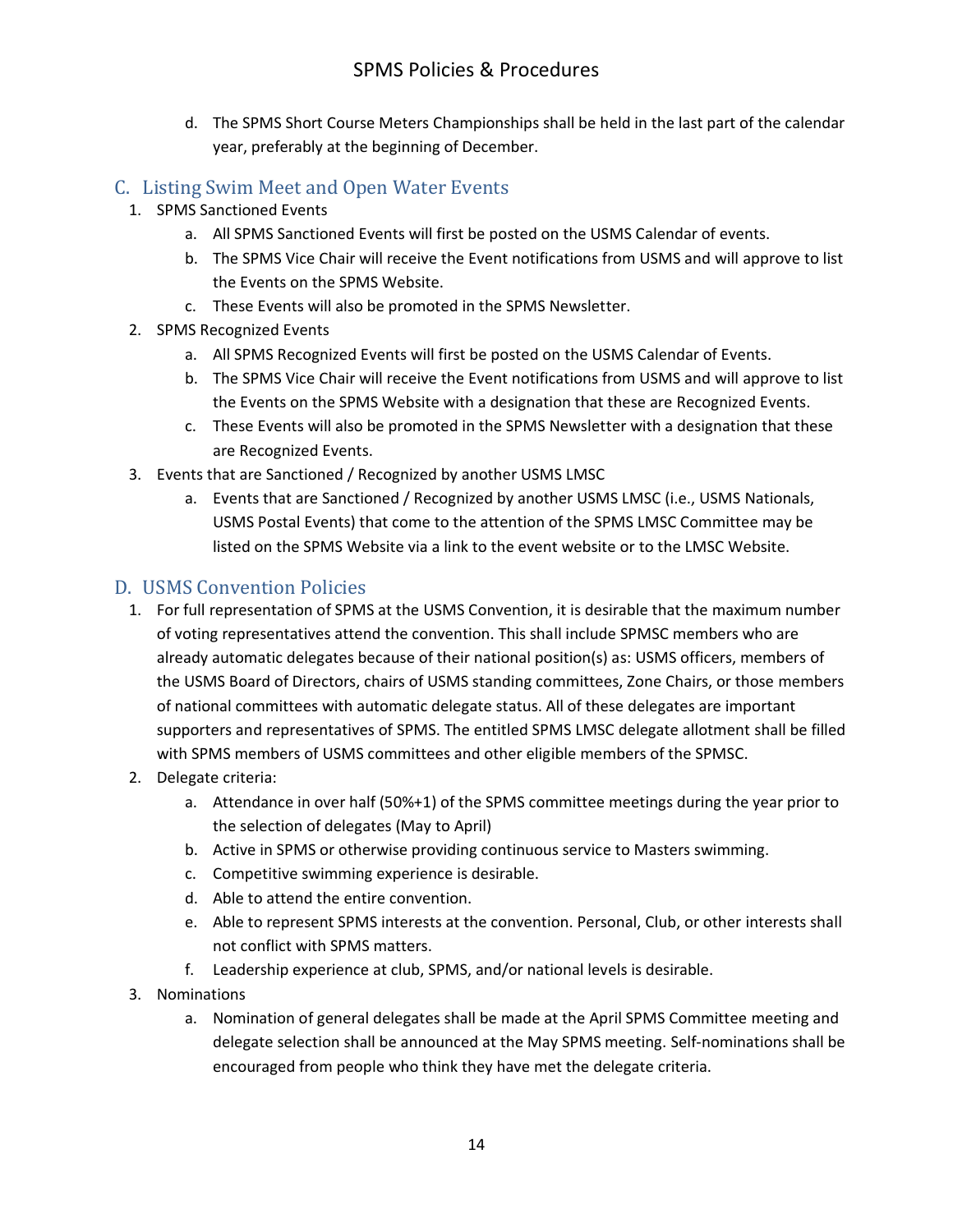- b. A SPMS Selection Committee shall be formed to receive and review all delegate nominations and select the allotted SPMS delegates. This committee shall be composed of the USMS automatic delegates (in Section 1 above) and the SPMS automatic delegates (in items "c" and "d" below).
- c. The SPMS Chair shall be automatically selected as an allotted LMSC delegate if able to attend the entire convention and if not already a USMS automatic delegate.
- d. Members of USMS Committees that are not automatic national delegates shall have priority as allotted LMSC delegates if they meet the SPMS delegate criteria above.
- e. Each delegate nominee shall submit a written statement to the SPMS Selection Committee attesting to their interest in attending convention and confirming that they are able to attend the entire convention. The statements shall be submitted to the committee via email no later than two weeks prior to the May meeting.
- f. The SPMS Chair, with advice and consent of the SPMS Selection Committee, may waive the SPMS meeting attendance requirement (item 2.a above) during the selection of delegates.
- g. Voting shall be by ballot if more than one position is available. Votes shall be taken if a tie exists for the final delegate spot. A tie breaking vote will be taken as many times as necessary until a tie is broken.
- 4. Should there be more SPMS automatic delegates who meet the criteria in Section 3.d. above than the number of LMSC allotted delegates, the SPMS Chair shall submit request(s) to USMS for "delegate-at-large" appointments.
- 5. Should there be more selected SPMS delegates than the number of allotted LMSC delegates, the SPMS Chair, with advice and consent of the SPMS Selection Committee, may request approval of the SPMSC for reimbursement of their attendance. All SPMS members who are on a USMS committee (automatic or appointed) must have attended least 50%+1 of all SPMS meetings during the year prior to the selection of delegates to be eligible to receive reimbursement.
- 6. Delegates are expected to attend all House of Delegate (HOD) meetings, and as many committee meetings and workshops as possible and be present for the duration of the convention.
- 7. SPMS shall pay the convention registration fee for eligible delegates who are not already reimbursed by USMS. SPMS shall pay the difference between any partial reimbursement by USMS and that allocated for other SPMS delegates.
- 8. Convention registration fees for SPMS delegates shall be paid by the SPMS Treasurer through the group registration process or per the SPMS reimbursement procedure.
- 9. A stipend shall be provided for delegates based on average coach airfare, airline checked baggage fee; ground transportation to/from the airport/hotel; half of lodging based on double occupancy; and food allowance, paid in one lump sum. Lodging and food allowance amounts shall be calculated using the U.S. GSA per diem standard rates.
- 10. The annual amount shall be approved by the SPMSC each year.

### <span id="page-14-0"></span>E. Reimbursement for SPMSC Members

Eligibility for reimbursement of annual USMS registration fee shall be based on attendance at over half (50%+1) of all eligible meetings during the same calendar year (11 total eligible meetings); if there is an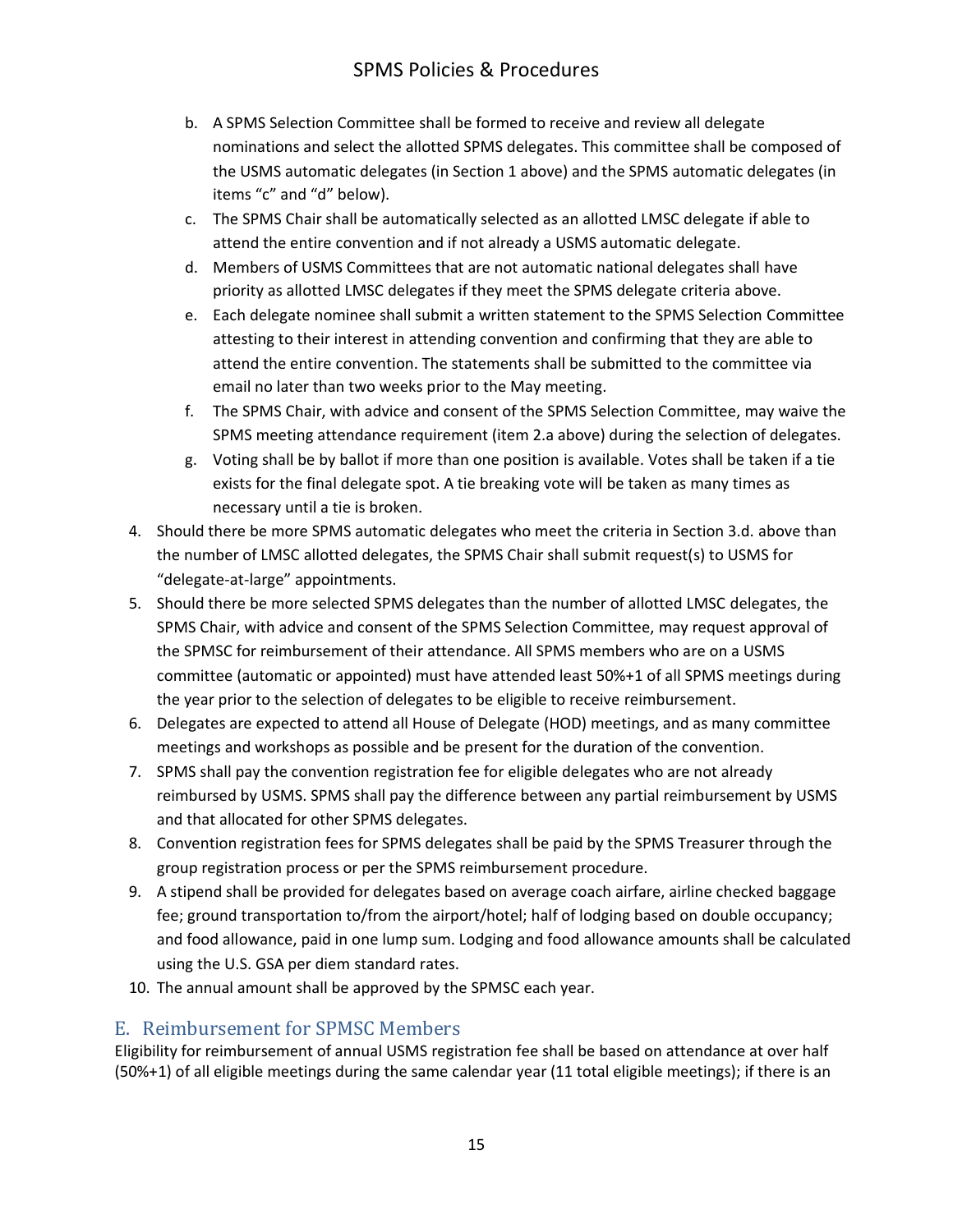even number of meetings in one year, the 50%+1 rule still applies. Committee members must be registered members of SPMS to receive the reimbursement.

- 1. Eligibility for reimbursement of registration fees for SPMS Regional Championship Meets and Open Water Championships as well as USMS National Championship Meets and Open Water Championships that took place during the preceding 12 months, shall be based on attendance at over half (50%+1) of the eligible meetings during the same calendar year; if there is an even number of meetings in one year, the 50%+1 rule still applies.
- 2. Eligibility for reimbursement for SPMS members to maintain their "Certified Coaches Designated Status" shall be based on attendance at over half (50%+1) of the eligible meetings during the same calendar year; if there is an even number of meetings in one year, the 50% 1 rule still applies.
- 3. The SPMS Secretary shall present the list of committee members eligible for reimbursement at the annual SPMS meeting.
- 4. SPMS Committee members need to submit reimbursement requests for their registration fees from the USMS National Championship Swim Meets, USMS Open Water National Championships, SPMS Regional Championship Meets, and SPMS Open Water Championships they attended, and proof of payment must also be provided.
- 5. The SPMS Treasurer shall reimburse SPMS Committee members who are deemed eligible to have their USMS annual fee reimbursed only after the Membership Coordinator has confirmed that those people have renewed their registration.
- 6. The SPMS Treasurer shall reimburse the Lifetime Achievement Award recipients for their USMS annual registration fee.

### <span id="page-15-0"></span>F. Other SPMS Policies

- 1. An SPMS Open Water Championship shall be held each year.
- 2. Bidding for championship events shall be done at the August SPMS committee meeting, and the remainder of the schedule shall be bid at the annual SPMS meeting in November.
- 3. SPMS shall allow one-event registrations for clinics and open water races with the ultimate decision to be at the discretion of the meet directors. In addition, SPMS shall allow one-event registration for pool meets upon approval of the SPMSC Executive Committee. The meet host is required to fill out the appropriate paperwork and send it to the SPMS Membership Coordinator who will then pass it on to the National Office. Fees are set by USMS.
- 4. All reimbursable expenses (other than those listed in Section V. D. above) must be submitted to the SPMS Treasurer personally or by using the prescribed software within 90 days of the date the expense was incurred. Expenses submitted later than 90 days must be approved by the SPMSC before reimbursement.
- 5. SPMS has grants available to all registered SPMS and Club members each calendar year. The application is available on the SPMS website. Applications shall be submitted to the SPMS Treasurer who will forward them to the SPMS Finance Committee for review.

# <span id="page-15-1"></span>G. Dispute Resolution and Grievances

1. Disputes arising within a single club shall be filed directly with such club and handled pursuant to that club's rules and procedures.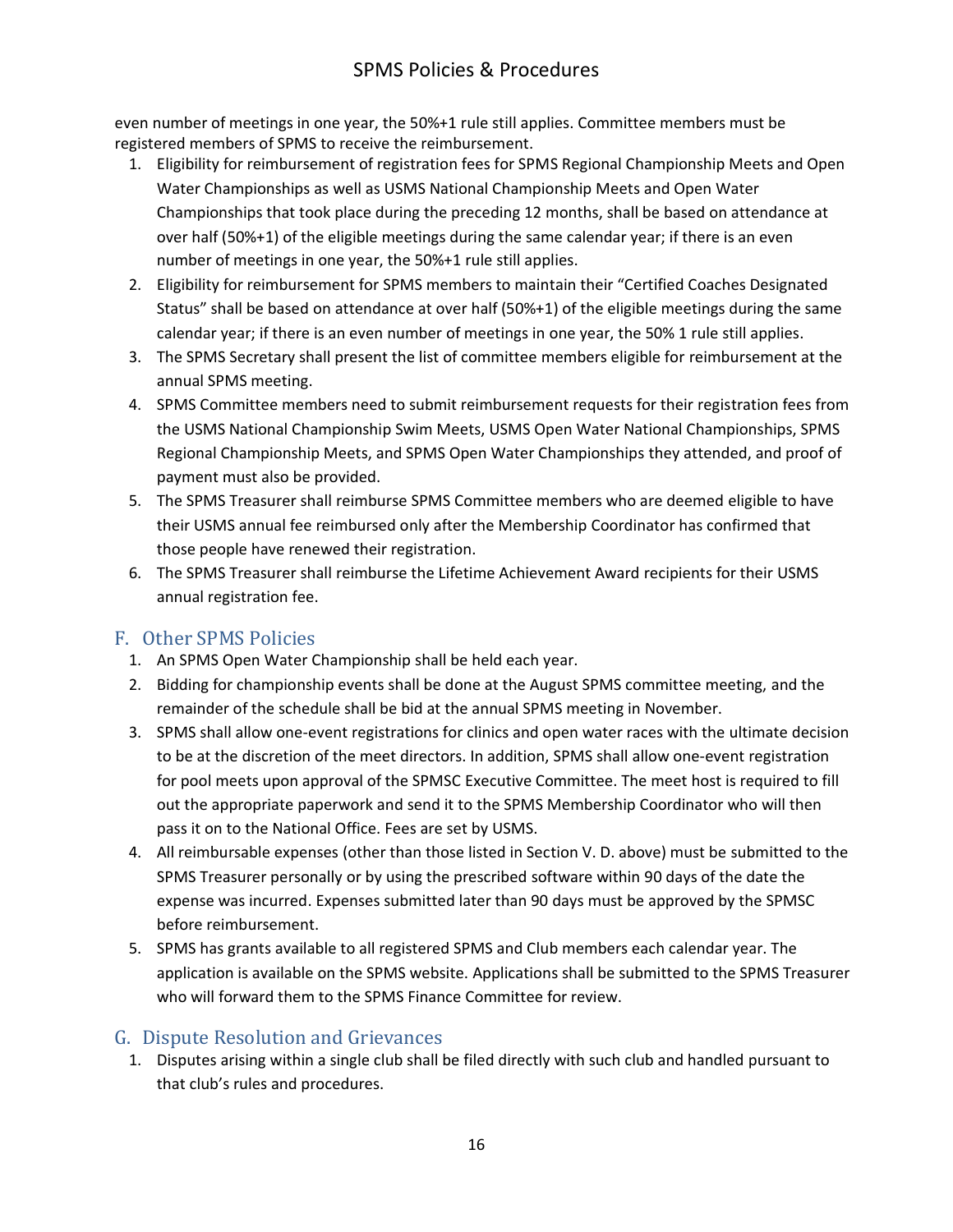- 2. Disputes arising at competitions shall be resolved at the event, if at all possible. Failing that, the complainant shall inform the SPMS Chair, in writing, of the nature and details of the dispute within thirty (30) days of the incident.
- 3. If a dispute arises outside of competition, the complainant shall inform the SPMS Chair, in writing, of the nature and details of the dispute within thirty (30) days of the incident.
- 4. The SPMS Chair shall appoint, direct, and preside over a Grievance Committee and consult USMS Legal Counsel if necessary.
- 5. The Grievance Committee shall review the grievance and, if found to have merit, request the defending party to address the grievance in writing.
- 6. The Grievance Committee shall have the discretion to make arrangements for additional case review procedures such as in-person meetings and witness hearings.
- 7. Upon review of the circumstances the Grievance Committee shall present the summary of the case and their recommendations to the SPMSC at the next regularly scheduled SPMSC Meeting for a resolution for action or final vote on disciplinary measures, if any.
- 8. Disputes regarding performance of SPMS elected Officers, SPMSC members, or SPMS Contractors with regard to the governance of the SPMSC is not subject to this grievance procedure and shall be resolved via SPMSC majority vote, or via removal from office.
- 9. Any member providing false, libelous, or fraudulent information to the Grievance Committee may be subject to disciplinary measures above and beyond the scope of the grievance.
- 10. The burden of proof of accusations within the scope of the original grievance shall lay with the accusing party.

### <span id="page-16-0"></span>H. Removal of Officers

The SPMSC may remove any of its elected officers without cause using the following procedure:

- 1. A letter of Intent to call for a vote to remove from office is submitted to the SPMS Chair or SPMS Vice-Chair for publication of a 'Notice to Call for a Vote'.
- 2. Said notice of a call to vote may contain rationale for a call to remove the officer in question and shall be signed by a minimum of four SPMSC voting members.
- 3. As required by the California Code of Corporations, such 'Notice to Call for a Vote' shall be announced and distributed to the SPMSC voting members at least ten (10) days prior to the next scheduled SPMSC meeting. This notice shall be distributed to the voting members by SPMS Chair, SPMS Vice-Chair, or SPMS Secretary using customary means of communications for meeting announcements and agendas (usually email).
- 4. During the SPMSC meeting, the officer in question shall relinquish his/her position for the duration of the meeting.
- 5. During the SPMSC meeting, up to three representatives from each of the two opposing parties shall be allowed to speak for up to five (5) minutes in favor of or against removal of said officer.
- 6. SPMSC quorum, as defined herewith, shall cast a vote via secret ballot. Votes shall be counted by up to three (3) SPMSC members, or by one USMS officer representing an uninterested third party (usually the USMS VP of Local Operations).
- 7. In the case of a telecommunications meeting, a special email for voting may be set up in lieu of a secret paper ballot. The email shall be set up within 24 hours following the meeting, voting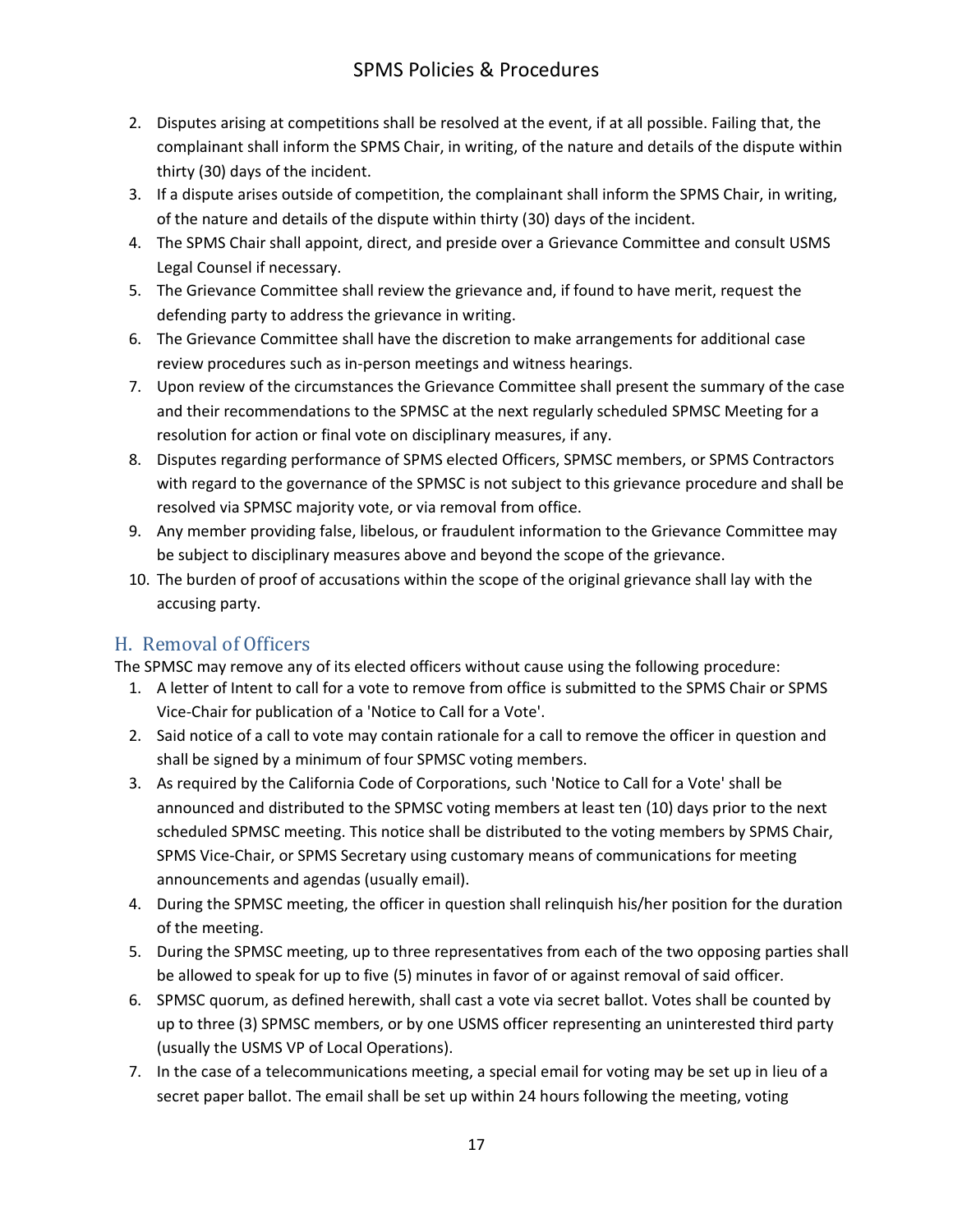instructions shall be distributed to the quorum members, and the quorum members shall be allowed 24 hours to cast their vote. Email ballots shall be counted in a manner outlined previously

8. The SPMSC Removal of Officers procedure is not subject to the grievance procedure outlined in Section V.G. herewith.

# <span id="page-17-0"></span>VI. SWIM MEETS

Detailed information for Meet Hosts is located on the SPMS website. These include pre-meet and postmeet responsibilities, warm-up procedures, emergency plans, and safety marshal guidelines.

# <span id="page-17-1"></span>VII. RECORDS

- 1. SPMS records may only be set by SPMS-registered swimmers.
- 2. SPMS records may be made in any USMS sanctioned or USMS recognized meet and will be recognized and recorded from official timing system reports.
- 3. Published tabulations of national ten best times, national meet times, and records shall be used by the SPMS Records Chair to update SPMS records.
- 4. The definition of the SCY, SCM and LCM seasons shall conform to those established by USMS & FINA.
- 5. SPMS Top Ten will include times achieved at any USMS sanctioned or USMS recognized or FINA meets.

# <span id="page-17-2"></span>VIII. SPMS AWARDS

# <span id="page-17-3"></span>A. Swimmer of the Year

- 1. The purpose of the award is to recognize SPMS swimmers each year, male, and female, who have displayed exemplary commitment to Masters swimming, achieved personal success at SPMS swim meets and/or open water events, and have been an inspiration to others.
- 2. The criteria for the award are as follows:
	- a. Has been a member of SPMS during the year under consideration.
	- b. Has competed in at least two SPMS meets or SPMS-sanctioned open water events during the time period under consideration.
- 3. Nominations and Selection:
	- a. Nominations can be made by any SPMS swimmer or SPMS club in the form of a written statement based on the criteria above.
	- b. Nominations and a maximum of four supporting letters should be submitted by email to the SPMS Member-At-Large or mailed to the SPMS Membership Coordinator.
	- c. Nominations must be received on or before October  $31<sup>st</sup>$  of each calendar year.
	- d. A Male Swimmer of the Year and a Female Swimmer of the Year shall be selected by the SPMS Awards Committee headed by the Member-at-Large.
	- e. The awards shall be presented at the SPMS Short Course Meters Championships.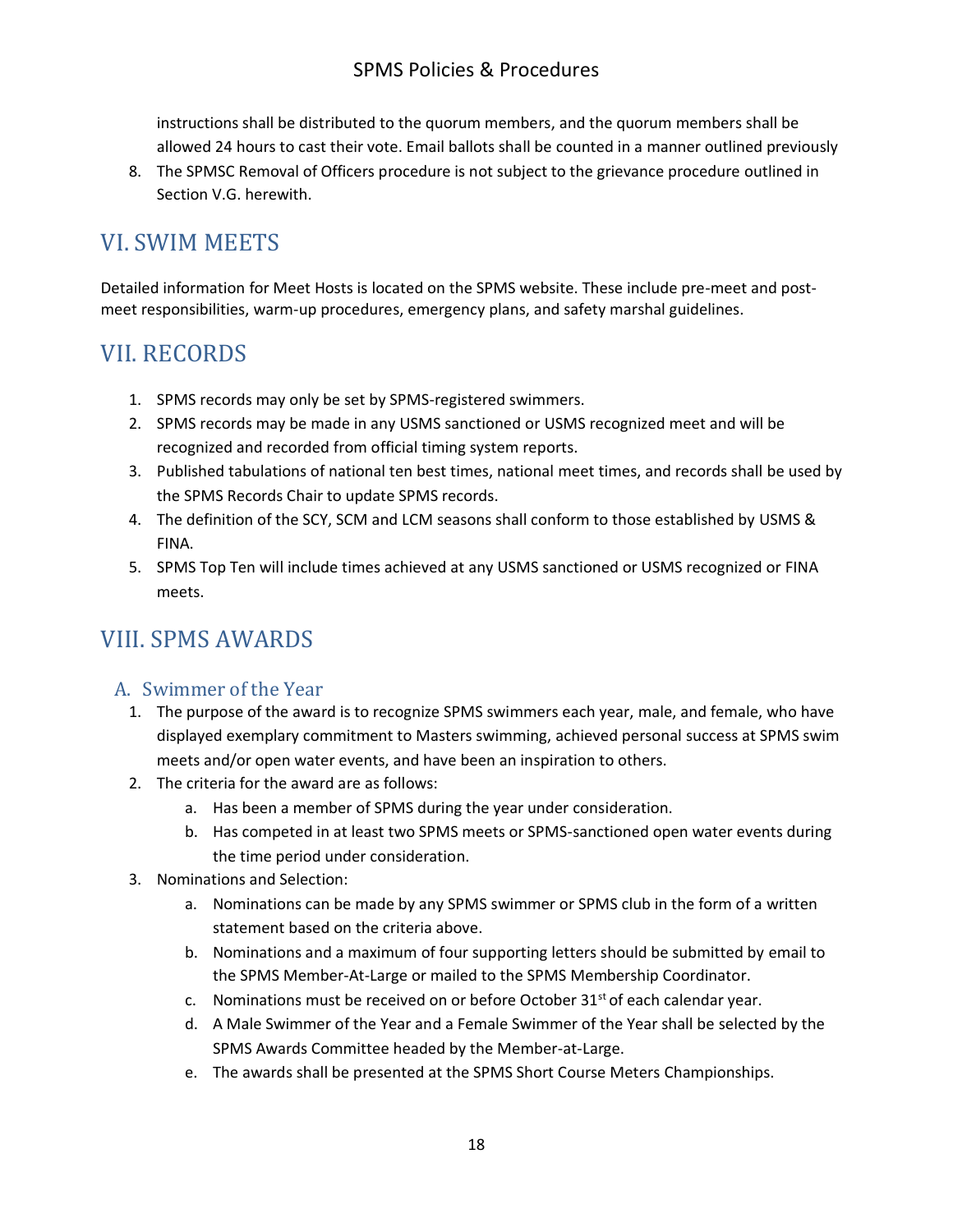# <span id="page-18-0"></span>B. Coach of the Year

- 1. The purpose of this award is to recognize the SPMS swimming coach who has demonstrated outstanding coaching qualities.
- 2. The criteria for the award are as follows:
	- a. The coach and club have been members of SPMS during the year under consideration.
	- b. The criteria for the award will be considered first, since November  $1<sup>st</sup>$  of the preceding year to November 1st of the current award year, and second, over the coach's career with his or her club. Outstanding contributions to his or her club and its individuals are measured by the following competitive and noncompetitive factors:
		- i. Accomplishments over the past year (club and individual) Club size and growth. Club results at Nationals, Regionals meet, open water, postal events, etc. Records set. All Americans and Top Ten ranked swimmers, etc.
		- ii. Publications, articles, clinics, lectures, etc. that are for SPMS and/or USMS. Submit copies of articles, publication names, clinic dates with their location and number of participants in attendance. Include dates and topics of lectures.
		- iii. Contributions to SPMS. Meets hosted, clinics run, SPMS positions, presentations, speaking engagements, etc.
	- c. Long-term contributions to Masters Swimming. Number of years as a Masters' Coach, special accomplishments, etc.
- 3. Nominations and Selection
	- a. There shall generally be one award given.
	- b. A nomination announcement shall be published in the appropriate SPMS Newsletter.
	- c. Nominations may be made by any registered SPMS member in the form of a written statement addressing both the criteria above and the instructional and inspirational qualities of the coach.
	- d. The nominating letter and a maximum of four supporting letters from registered SPMS swimmers shall be submitted to the Chair of the Coaches Committee on or before October 31st of each calendar year.
	- e. The Coaches Chair shall appoint a Selection Committee of three members. Each committee member will separately evaluate submitted information according to the criteria listed above, ranking his or her top three nominees so that the top-rated nominee receives one point, the second-rated nominee receives two points, and the third-rated nominee receives three points. The nominee with the lowest aggregate score from among the committee members shall be the winner. In the event of a tie score, the Selection Committee shall meet as a whole to determine a winner from among the tied nominees based on the submitted information for the nominee's overall career with his or her club.
	- f. The award shall be presented at the SPMS Short Course Meters Championships.
	- g. If the SPMS Coach of the Year should meet the criteria for the USMS Coach of the Year, then upon approval by the SPMS Coaches Committee, the Coaches Chair shall, by July 1st of the 12-month period during which the SPMS Coach of the Year retains that title, send all documentation for this award recipient, in the format requested by USMS, to the USMS Coaches Committee for consideration as USMS Coach of the Year.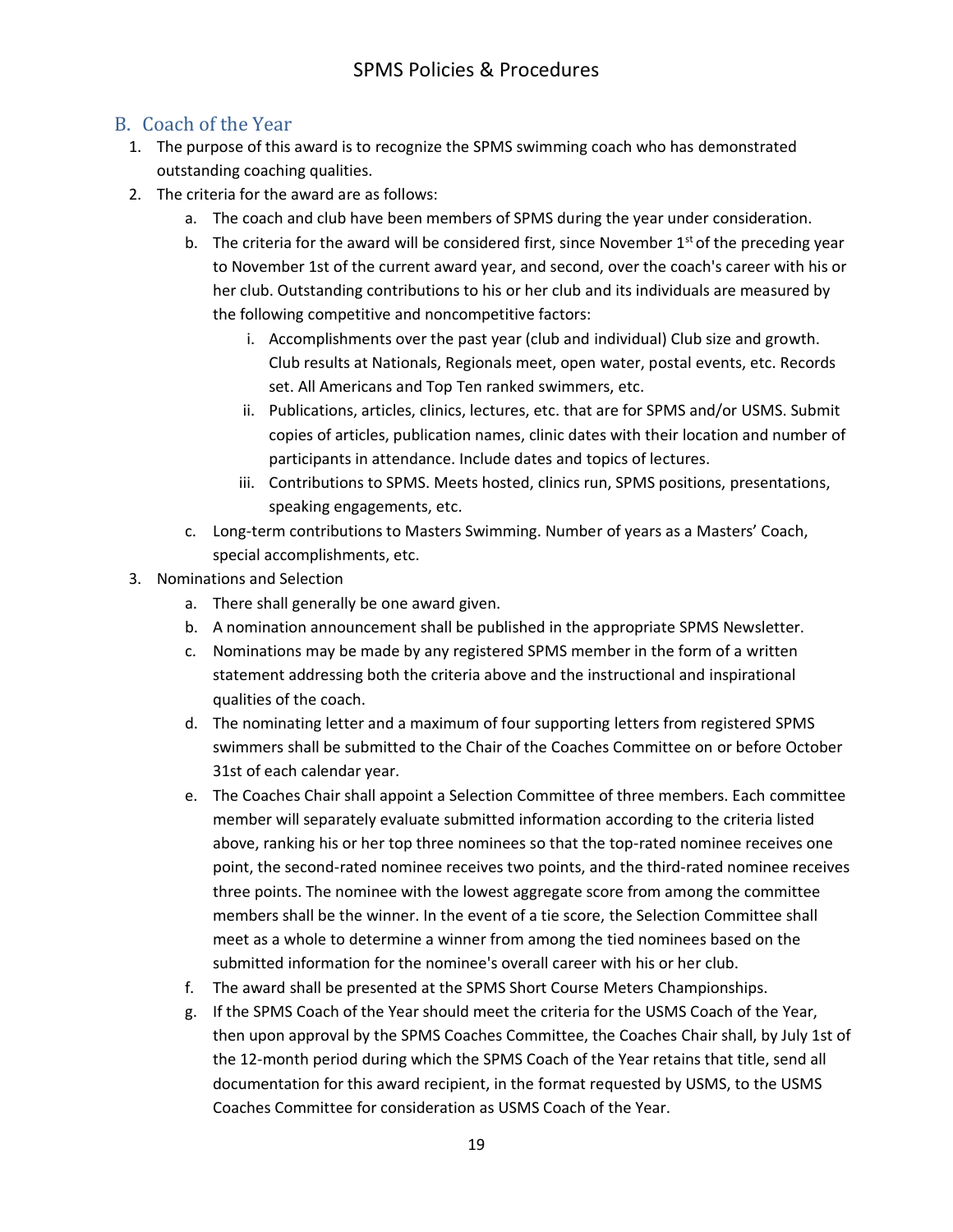# <span id="page-19-0"></span>C. Jim Marcus Appreciation Award

- 1. The purpose of this award is to express special thanks to individuals or groups who have made significant contributions to Southern Pacific Masters Swimming.
- 2. The criteria for the award are as follows:
	- a. The individual or member of a group has maintained current Southern Pacific Masters Swimming registration for the last five years.
	- b. The individual or group shall have made significant contribution or effort toward the conduct, leadership, or support of Southern Pacific Masters Swimming.
- 3. Nominations and Selection
	- a. There may be multiple awards given.
	- b. Nominations can be made by any SPMS swimmer or SPMS club in the form of a written statement based on the criteria above and submitted to the SPMS Chair by the published deadline.
	- c. Selection will be made by a SPMS ad-hoc committee at the first meeting following the nomination deadline.
	- d. The award(s) shall be presented at the Southern Pacific Masters Swimming Annual Meeting.

# <span id="page-19-1"></span>D. Steve Schofield Distinguished Service Award

- 1. The purpose of this award is to recognize outstanding long-term service to Southern Pacific Masters Swimming.
- 2. The criteria for the award are as follows:
	- a. Has maintained current Southern Pacific Masters Swimming registration for the last ten years.
	- b. Has consistently demonstrated outstanding service to Masters Swimming, such as support and leadership, recruitment of members, program development, and promotion of Masters Swimming at the club, local and national level.
- 3. Nominations and Selection
	- c. There may be multiple awards given.
	- d. Nominations can be made by any SPMS swimmer or SPMS club in the form of a written statement based on the criteria above and submitted to the SPMS Chair by the published deadline.
	- e. Selection will be made by a SPMS ad-hoc committee at the first meeting following the nomination deadline.
	- f. The award(s) shall be announced at the SPMS Short Course Meters Championships and presented at the Southern Pacific Masters Swimming Annual Meeting.

# <span id="page-19-2"></span>E. Contributor of the Year Award

- 1. The purpose of this award is to recognize outstanding contributions to Masters Swimming during the year preceding the year in which the award is presented.
- 2. The criteria for the award are as follows: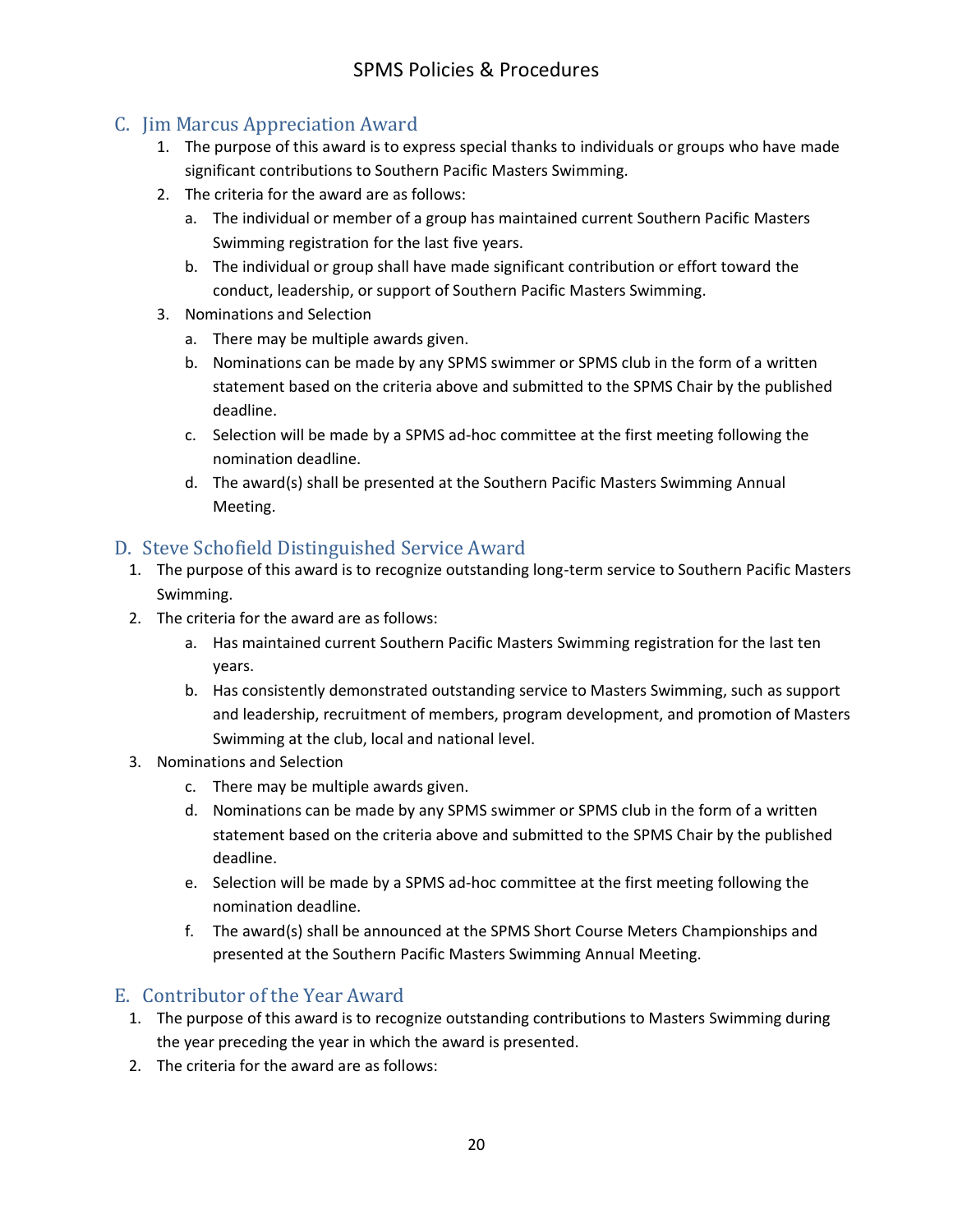- a. Held current Southern Pacific Masters Swimming registration during the year under consideration.
- b. Has demonstrated outstanding contributions to Masters Swimming, such as support and leadership, recruitment of members, program development, and promotion of Masters Swimming at the club, local or national level(s) during the year under consideration.
- 3. Nominations and Selection
	- a. There shall be no more than one award given each year.
	- b. Nominations can be made by any SPMS swimmer or SPMS club in the form of a written statement based on the criteria above and submitted to the SPMS Chair by the published deadline.
	- c. Selection will be made by a SPMS ad-hoc committee at the first meeting following the nomination deadline.
	- e. The award shall be presented at the Southern Pacific Masters Swimming Annual Meeting.

### <span id="page-20-0"></span>F. Open Water Contributor of the Year Award

- 1. The purpose of this award is to recognize outstanding contributions to promoting and building excellence in SPMS open water swimming during the year preceding the year in which the award is presented.
- 2. The criteria of the award are as follows:
	- a. Embodies the USMS mission, vision, goals, and objectives through open water swimming service.
	- b. Contributes to open water notably in several roles (i.e., USMS Open Water/Long Distance national committees, LMSC open water/long distance chair, event and/or safety director, official, coach, clinician, and/or volunteer).
	- c. Contributes to open water notably at different levels of USMS (i.e. national, zone, LMSC, and/or local).
	- d. Demonstrates extraordinary measurable service achievement and impact.
- 3. Nominations and Selection
	- a. There shall be no more than one award given each year.
	- b. Nominations can be made by any SPMS swimmer or SPMS club in the form of a written statement based on the criteria above and submitted to the SPMS Chair by the published deadline.
	- c. Selection will be made by a SPMS ad-hoc committee at the first meeting following the nomination deadline.
	- d. The award shall be presented at the Southern Pacific Masters Swimming Annual Meeting.

### <span id="page-20-1"></span>G. Lifetime Achievement Award

- 1. The purpose of this award is to recognize lifetime achievement for outstanding accomplishments and dedication to Southern Pacific Masters Swimming.
- 2. The criteria for the award are as follows:
	- a. Maintained Southern Pacific Masters Swimming registration during the past ten years.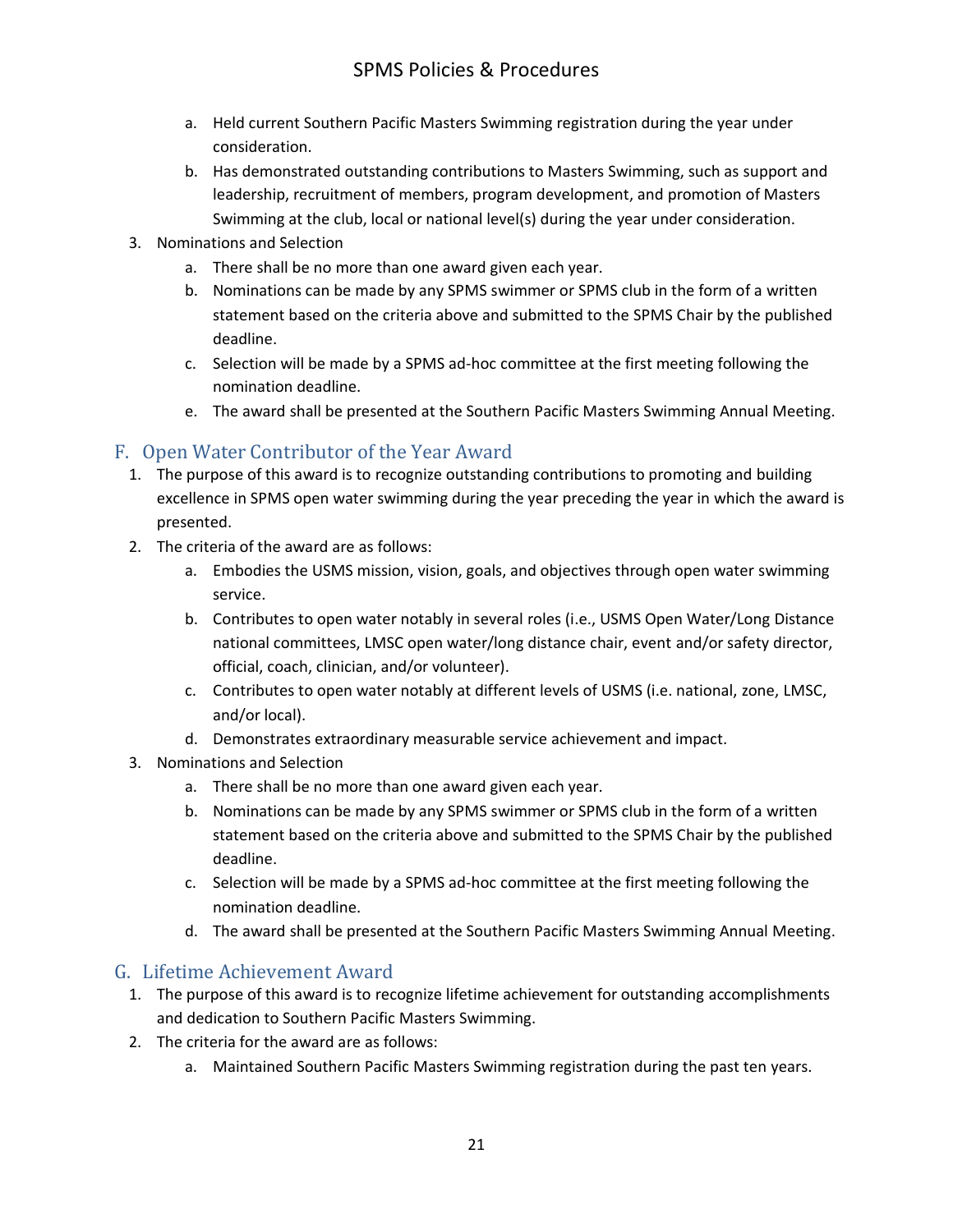- b. Has consistently demonstrated outstanding service to Masters Swimming, such as support and leadership, recruitment of members, program development, and promotion of Masters Swimming at the club, local or national level.
- 3. Nominations and Selection
	- e. There may be multiple awards given.
	- f. Nominations can be made by any SPMS swimmer or SPMS club in the form of a written statement based on the criteria above and submitted to the SPMS Chair by the published deadline.
	- g. Selection will be made by a SPMS ad-hoc committee at the first meeting following the nomination deadline.
	- h. The award shall be presented at the Southern Pacific Masters Swimming Annual Meeting.
	- i. Recipients of this award receive lifetime SPMS membership registration fees.

### <span id="page-21-0"></span>H. Club Swimmer of the Month Award

- 1. The purpose of this award is to give coaches the opportunity on a monthly basis to recognize SPMS swimmers on their team.
- 2. Detailed information, including criteria and online nomination link, is located on the SPMS website.

# <span id="page-21-1"></span>IX. CALENDAR

| <b>JANUARY</b>   |                                                                                                  |
|------------------|--------------------------------------------------------------------------------------------------|
|                  | January 30 - Annual meeting minutes sent to USMS                                                 |
| <b>FEBRUARY</b>  |                                                                                                  |
| <b>MARCH</b>     |                                                                                                  |
|                  | March 15 - nominations due to USMS for the Ransom Arthur Award                                   |
| APRIL            |                                                                                                  |
|                  | April - accept nominations for delegates for convention                                          |
|                  | April 30 - financial statements sent to USMS                                                     |
| MAY              |                                                                                                  |
|                  | May $15 -$ taxes filed                                                                           |
|                  | May - select delegates for convention                                                            |
| <b>JUNE</b>      |                                                                                                  |
| <b>JULY</b>      |                                                                                                  |
|                  | July 1 - nominations due to USMS for the following awards: USMS Coach of the Year, Dorothy       |
|                  | Donnelly Service Award, Kerry O'Brien Coaching Award                                             |
| AUGUST           |                                                                                                  |
|                  | August – bidding for championship meets for the next year                                        |
| <b>SEPTEMBER</b> |                                                                                                  |
| <b>OCTOBER</b>   |                                                                                                  |
|                  | October 31 - nominations due for Swimmer of the Year Awards, Jim Marcus Appreciation Award,      |
|                  | Steve Schofield Distinguished Service Award, Open Water Contributor of the Year, and Contributor |
|                  | of the Year Award                                                                                |
| <b>NOVEMBER</b>  |                                                                                                  |
|                  |                                                                                                  |
|                  |                                                                                                  |